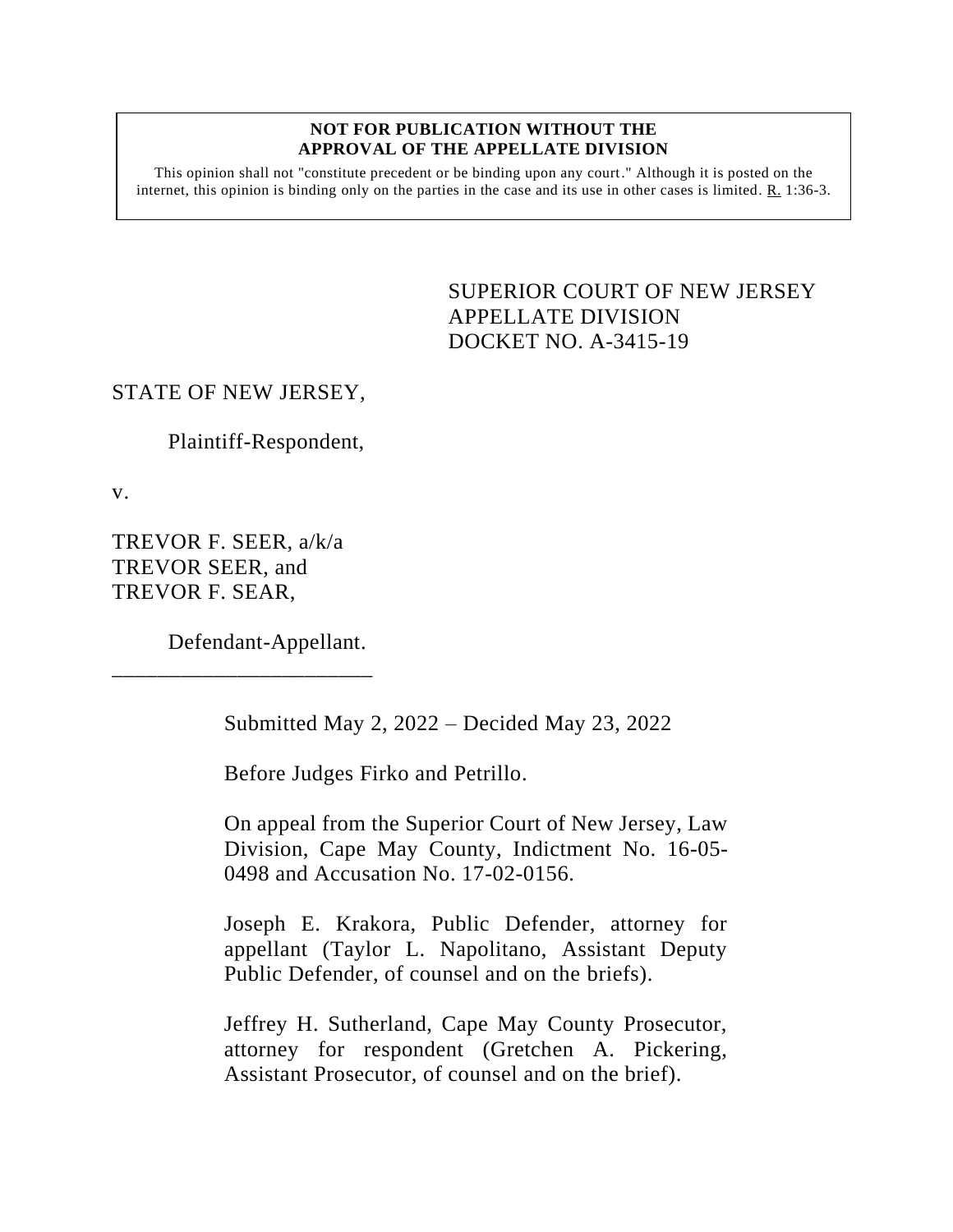## PER CURIAM

Defendant Trevor F. Seer appeals from a February 25, 2020 judgment of conviction resulting from a plea agreement for second-degree certain persons not to possess weapons and hindering apprehension or prosecution. He was sentenced to an aggregate eight-year prison term subject to a four-year parole disqualifier. On appeal, defendant argues:

## POINT I

BECAUSE [DEFENDANT] WAS DETAINED BY POLICE BASED ON A VAGUE, FUNCTIONALLY ANONYMOUS TIP THAT LACKED ANY PREDICTIVE VALUE, AND OTHER EQUIVOCAL CIRCUMSTANCES THAT DO NOT AMOUNT TO REASONABLE SUSPICION, ANY EVIDENCE OBTAINED FROM HIS DETENTION MUST BE SUPPRESSED.

- A. This Warrantless Encounter Was A Terry<sup>1</sup> Stop Requiring Reasonable Suspicion.
- B. There was Insufficient Basis To Warrant A Terry Stop.
	- i. The Tip.
	- ii. Contemporaneous Broadcast Of The Tip.
	- iii. Lateness Of The Hour.

 $1$  Terry v. Ohio, 392 U.S. 1 (1968).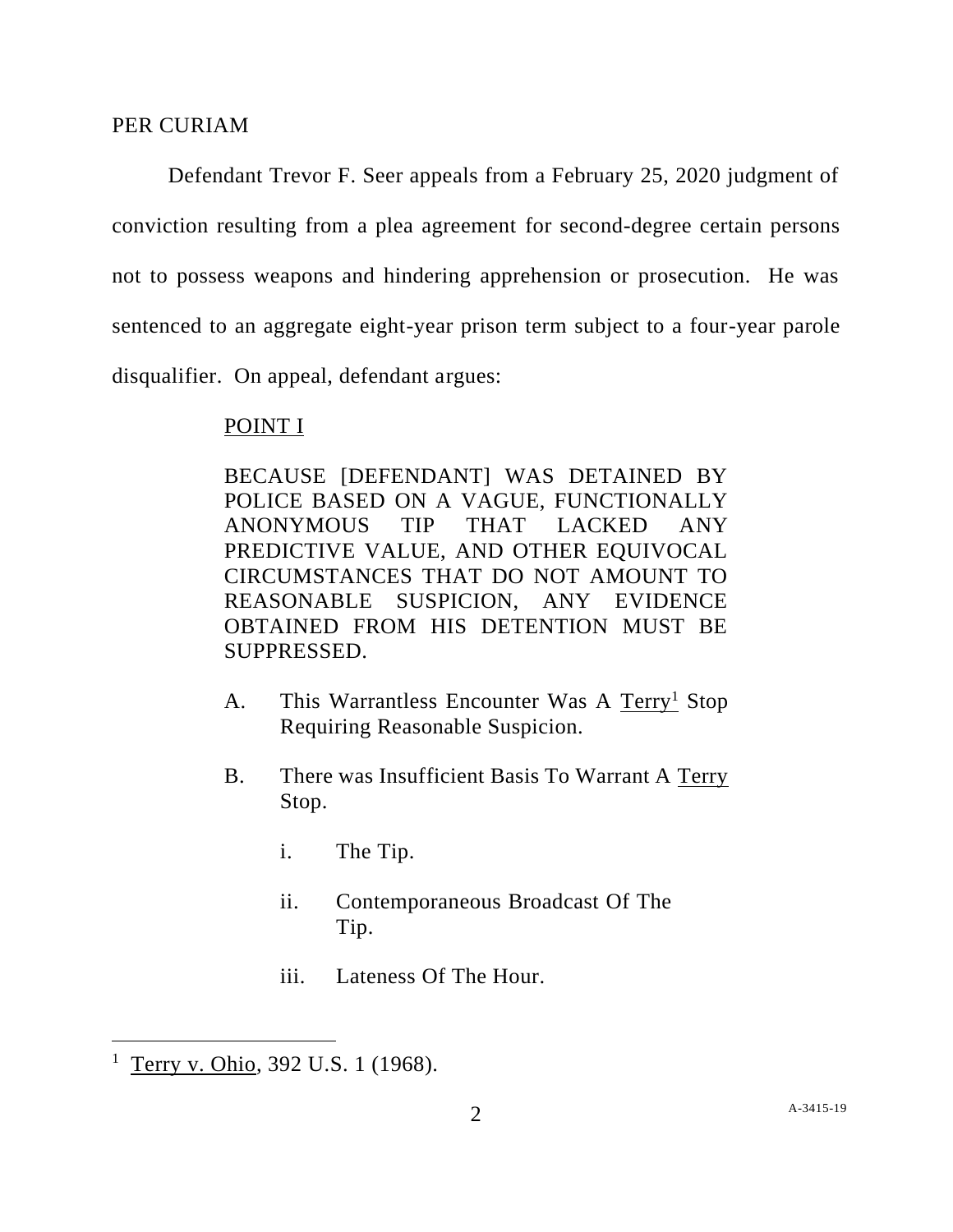iv. High-Crime And Narcotics-Use Area.

v. Innocent Nervous Behavior.

### POINT II

[DEFENDANT]'S EIGHT-YEAR SENTENCE WITH A FOUR-YEAR PAROLE DISQUALIFIER IS EXCESSIVE GIVEN HIS SUCCESSFUL COOPERATION IN THE PROSECUTION OF A BANK ROBBERY AND HIS CLEAN RECORD DURING THE THREE YEARS BETWEEN THE PLEA AND SENTENCE, AND FOR THREE YEARS PRIOR TO HIS ARREST.

We are unpersuaded by these arguments and affirm.

# I.

The following facts are derived from the motion to suppress record. On March 27, 2016, at or about 2:30 a.m., Patrolman Elias Aboud stopped a motor vehicle because the driver, John Glover, did not have his headlights on. Upon approaching the vehicle, Glover loudly complained about being pulled over and asked Aboud why he was stopped when there's "[a] white male in a pickup truck in the Wawa parking lot [three blocks away], ingesting heroin." Aboud thanked Glover for the information, instructed him that it would be investigated, and relayed the information over the radio without attribution to all Wildwood police officers in the area. Aboud did not ask Glover for more information about the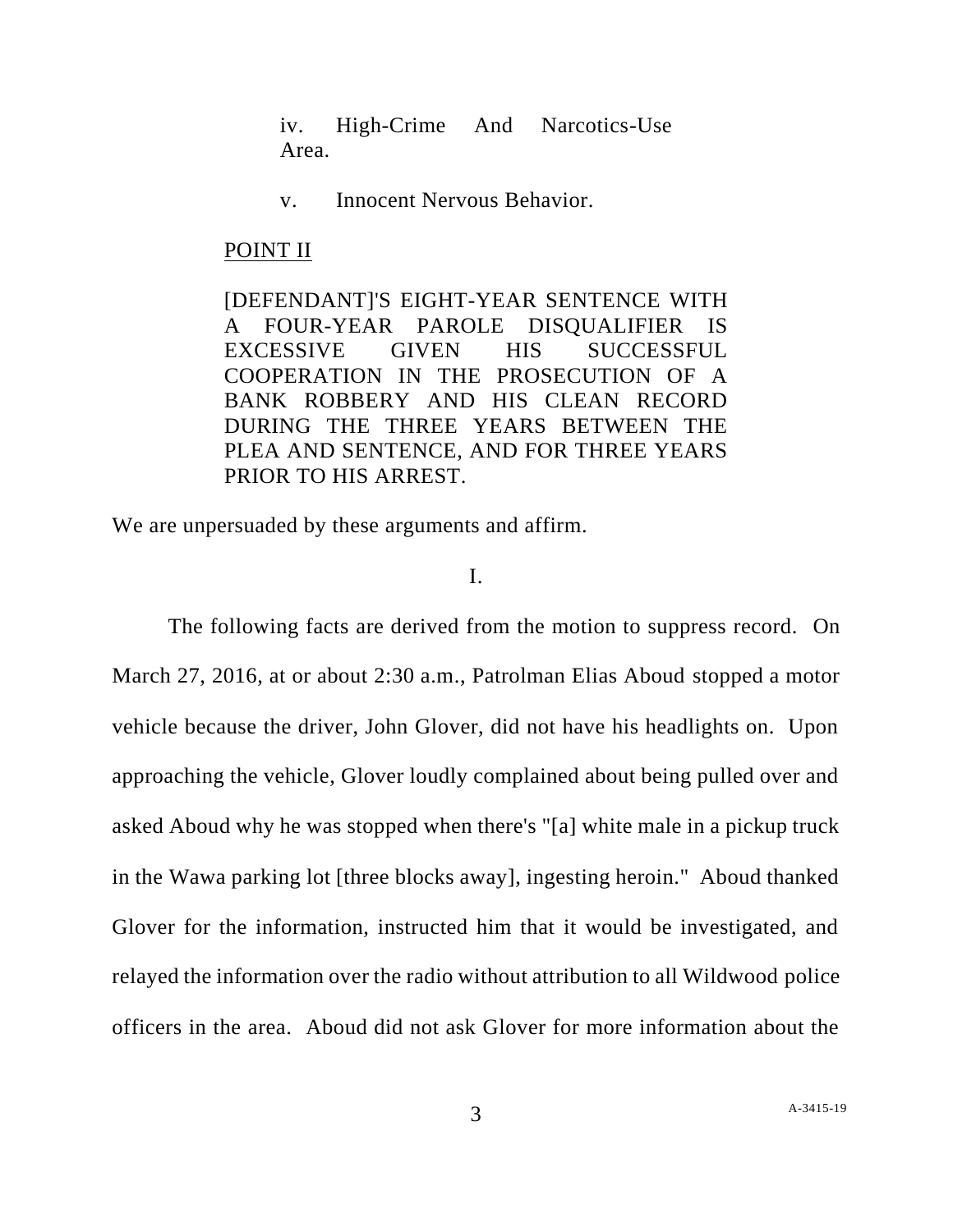white male or the truck. Glover was issued a summons and two warnings, for tinted windows, in violation of N.J.S.A. 39:3-75, and an obstructed view of a mirror, in violation of N.J.S.A. 39:3-74.

Patrolman Lucas Bottoms responded to Aboud's radio broadcast and was approximately three blocks away from the Wawa parking lot at the time. Bottoms testified he is familiar with this particular Wawa and previously made numerous controlled dangerous substance (CDS) related arrests there. When Bottoms pulled into the Wawa parking lot, he observed only one vehicle, a silver pick-up truck. Bottoms saw a white male, defendant, in the driver's seat, "crouched over with his head almost leaning against the steering wheel." Bottoms could not tell what defendant was doing inside the truck.

Thereafter, Bottoms parked his vehicle eight to ten feet away from defendant's truck and approached the passenger-side window. As Bottoms approached, defendant "raised his head very fast and just looked over at [him]. His eyes were bugged out a little bit.  $\ldots$  They[ were] wide open.  $\ldots$  [H]e looked very startled." Bottoms testified he proceeded to speak with defendant through the rolled-up window but had trouble hearing him.

> I asked  $\delta$  [defendant] if everything was all right – if everything was okay.

. . . .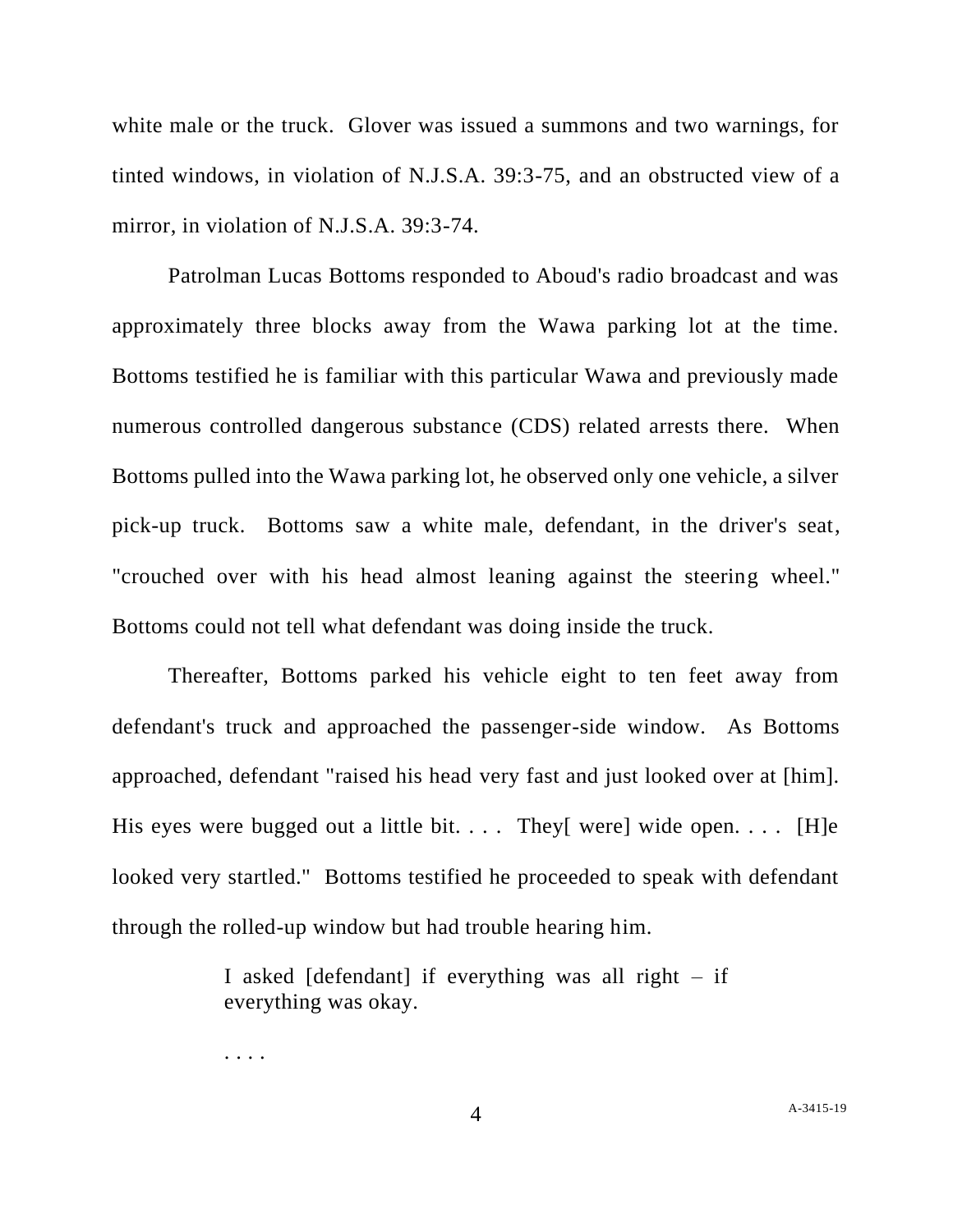. . . He said, yeah, everything's fine. But he was very hesitant. . . .

. . . .

I said, okay. I said, where you're coming from? And he said, he was at the bowling alley with a friend. And then I asked him—I was, like, for how long you've been here? And he said about five minutes. I said, why aren't you going into the Wawa? And he had no reasonable answer for that.

Based on his observations, Bottoms became concerned defendant may have been driving while intoxicated.<sup>2</sup> Bottoms testified at this point of the encounter defendant would not have been free to leave but was not under arrest.

Bottoms continued to ask defendant a few more questions but had trouble hearing the answers. Therefore, Bottoms walked around the front of defendant's truck to the driver-side window in order to hear him better. While walking around to the front of defendant's truck, Bottoms maintained eye contract with defendant and observed him "reaching down." Bottoms testified the parking lot's lights made defendant "very visible" and he could see his face clearly. "[I]t looked like [defendant] was stuffing down in the crease of the seat[,].  $\ldots$ .

<sup>&</sup>lt;sup>2</sup> Driving while intoxicated is an indictable offense pursuant to N.J.S.A. 39:4-50(a).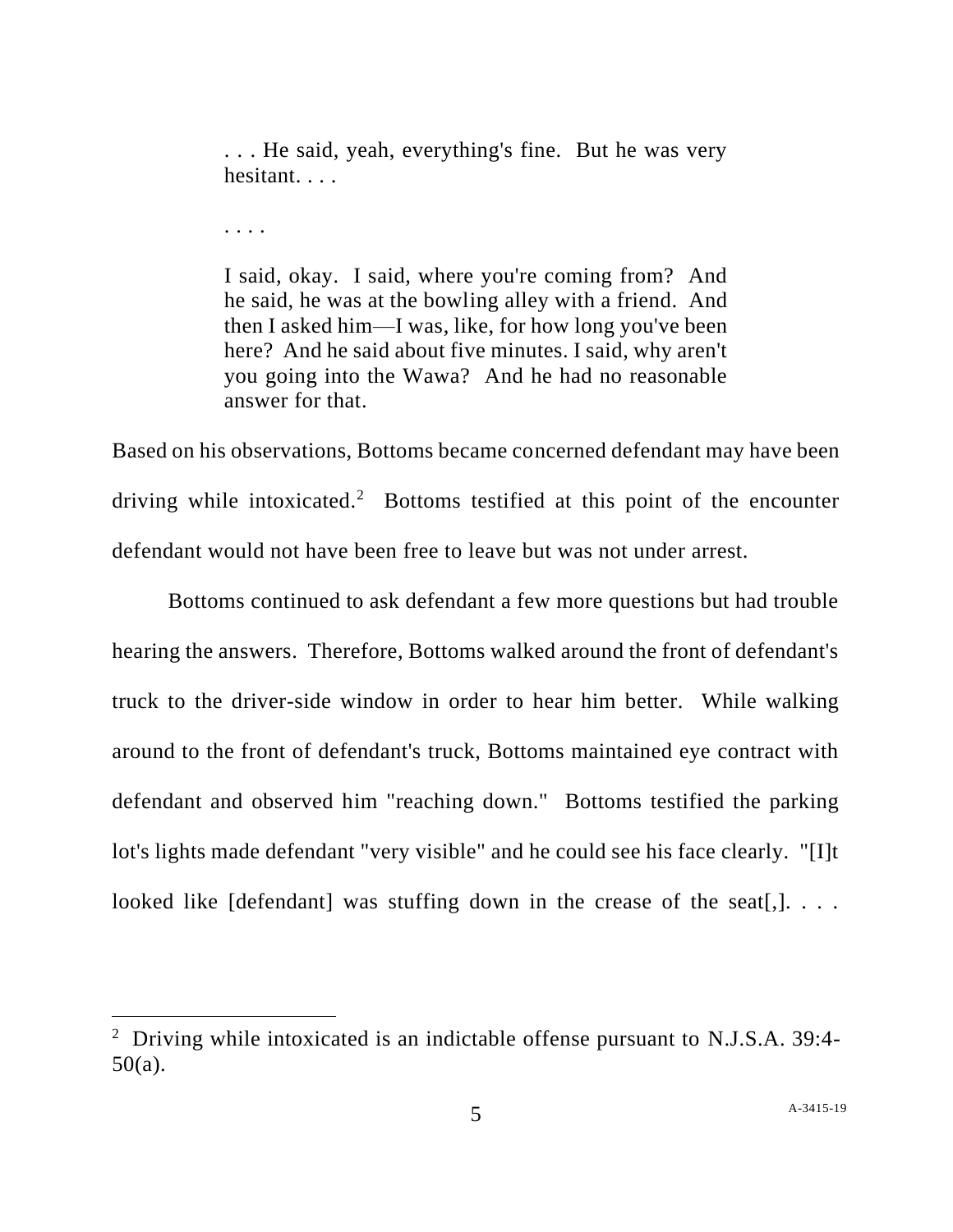attempting to conceal an unknown object. I'm not sure what he was trying to stick down there, but he was sticking something down the middle of the seat."

In addition, Bottoms testified he became concerned for his safety because he did not know what defendant was attempting to conceal and asked him to step out of his truck. When defendant stepped out of the truck, a few "bags of heroin fell off of his lap onto the ground with a straw." Bottoms immediately arrested defendant. Bottoms proceeded to search defendant, incident to the arrest, but the search uncovered no additional evidence. Bottoms seized the bags and straw, placed defendant in the rear seat of his vehicle, and arranged for his truck to be towed, noting "his registration was expired."

Bottoms transported defendant to the Wildwood police station and escorted him to the booking area. Bottoms handcuffed defendant to a bar, sat him down, and went into another "room to further evaluate the evidence." While evaluating the evidence, Sergeant Shawn Yuhas informed Bottoms that defendant was "making further movements towards his lower back" and advised Bottoms to "conduct a more thorough search." A loaded handgun was recovered from defendant's waistband and seized.

Bottoms advised defendant of his rights and asked him if he would consent to a search of his truck. Defendant consented to the search in writing. The

6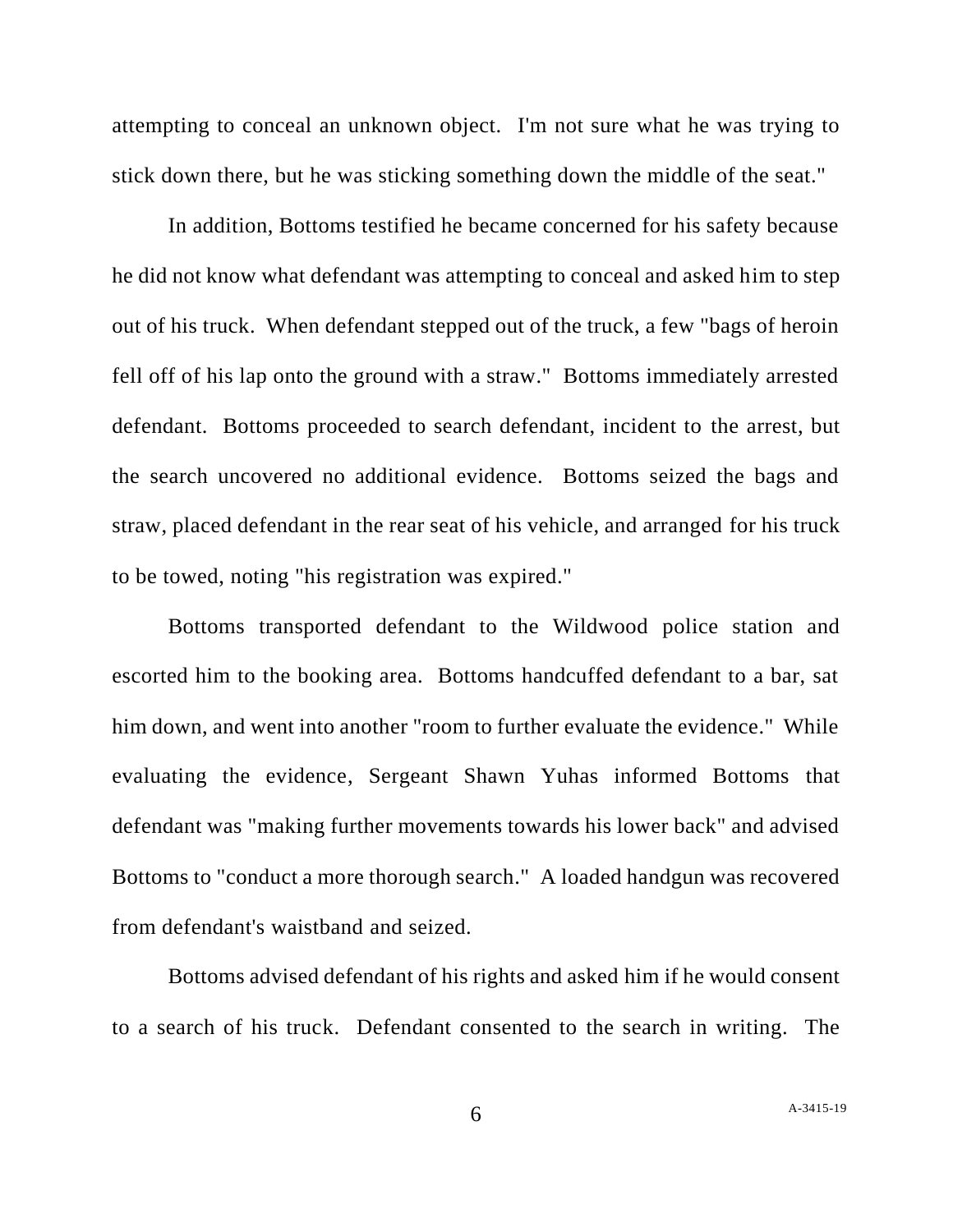search of defendant's truck yielded numerous pills of "all different kinds,"<sup>3</sup> "some kind of white powdery substance,"<sup>4</sup> four knives, glass smoking pipes, and paraphernalia.<sup>5</sup> Defendant conceded two of the knives were "weapon knives."

On May 17, 2016, defendant was charged with two counts of third-degree possession of a CDS, heroin (count one) and codeine (count two), contrary to N.J.S.A. 2C:35-10(a)(1); third-degree possession with intent to distribute CDS, heroin (count three), contrary to N.J.S.A.  $2C:35-5(a)(1)$ , (b)(3); second-degree unlawful possession of a weapon, a Glock .45 caliber handgun (count four), contrary to N.J.S.A.  $2C:39-5(b)(1)$ ; third-degree possession with intent to distribute CDS within 1,000 feet of school property (count five), contrary to N.J.S.A. 2C:35-5(a)(1), -7(a); second-degree possession with intent to distribute CDS within 500 feet of public property (count six), contrary to N.J.S.A. 2C:35-  $5(a)(1)$ ,  $-7.1(a)$ ; second-degree possession of a weapon while committing a certain CDS crime (count seven), contrary to N.J.S.A. 2C:39-4.1(a); fourth-

<sup>&</sup>lt;sup>3</sup> The numerous pills included fifteen codeine pills, one buprenorphine pill, one dextroamphetamine pill, and four alprazolam pills.

<sup>&</sup>lt;sup>4</sup> The search yielded "about 188 bags of suspected heroin," and one "yellow plastic container containing a white powdery substance suspected to be CDS."

<sup>&</sup>lt;sup>5</sup> The CDS paraphernalia included "multiple small clear plastic Ziploc baggies, multiple empty blue paper wax folds, a straw[,] . . . and one brown circular wooden grinder."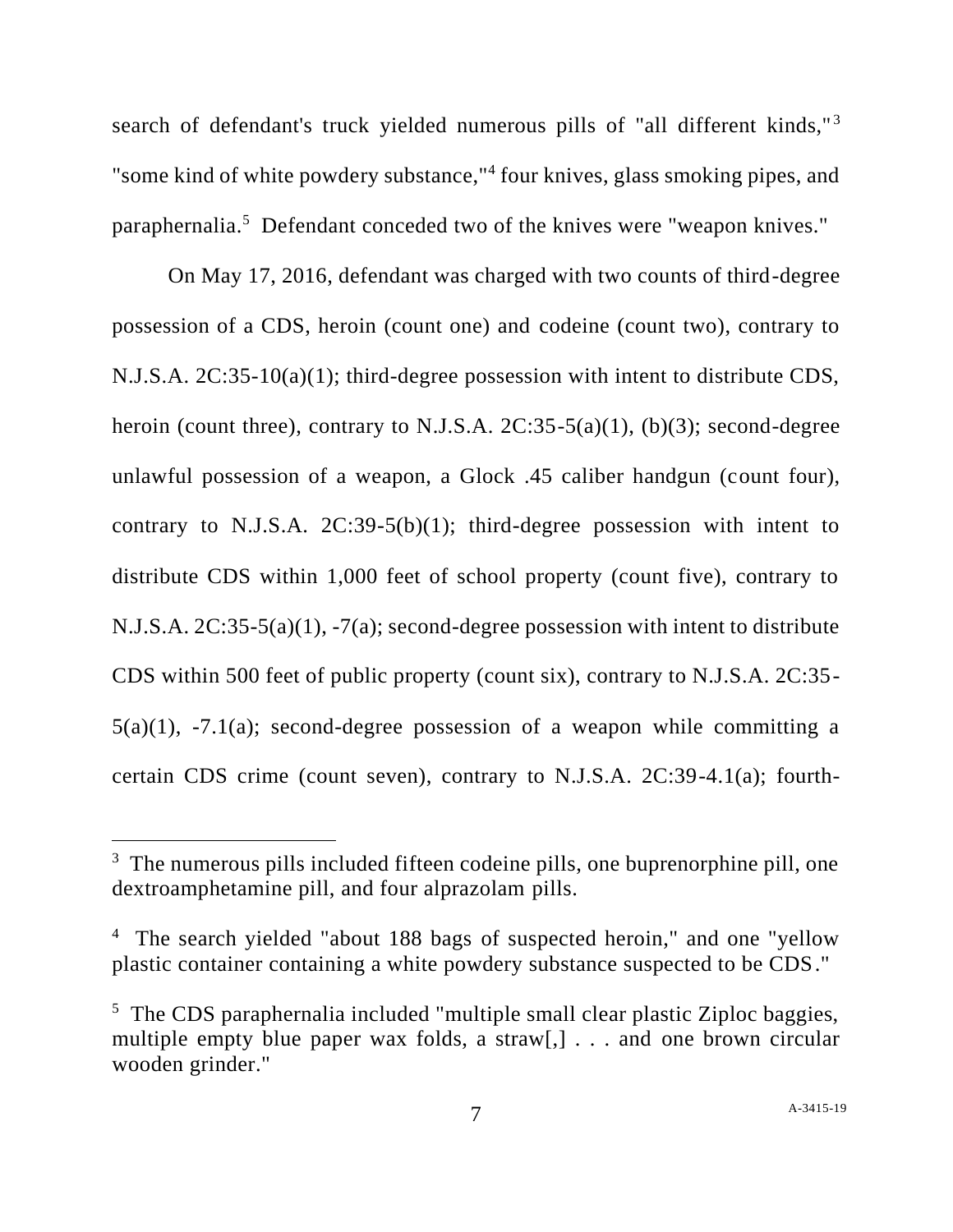degree unlawful possession of a weapon, four knives (count eight), contrary to N.J.S.A. 2C:39-5(d); and second-degree certain persons not to possess weapons (count nine), contrary to N.J.S.A.  $2C:39-7(b)(1)$ .

On July 21, 2016, defendant filed a motion to suppress the physical evidence recovered from his truck. He argued: (1) the "police exceeded the scope of a field inquiry"; and (2) the police had "no reasonable suspicion to order [defendant] out of the truck." On November 21, 2016, a prior judge conducted a hearing on defendant's motion to suppress. Aboud, Bottoms, and Yuhas testified at the hearing. On December 19, 2016, the judge rendered his decision on the record.

After considering the testimony, conducting oral argument, and briefing, the judge concluded that the three officers had "a calm demeanor," and "answered all the questions directly as were posed." The judge found Aboud, Bottoms, and Yuhas "testified credibly." In addition, the judge determined Bottoms had a reasonable suspicion of criminal activity when he asked defendant to exit his truck based on the totality of the circumstances. In his decision, the judge emphasized:

> The specific, articulable, and objective facts from the totality of the circumstances were, one, the contemporaneous information received by and transmitted by Aboud via radio, the corroboration of

8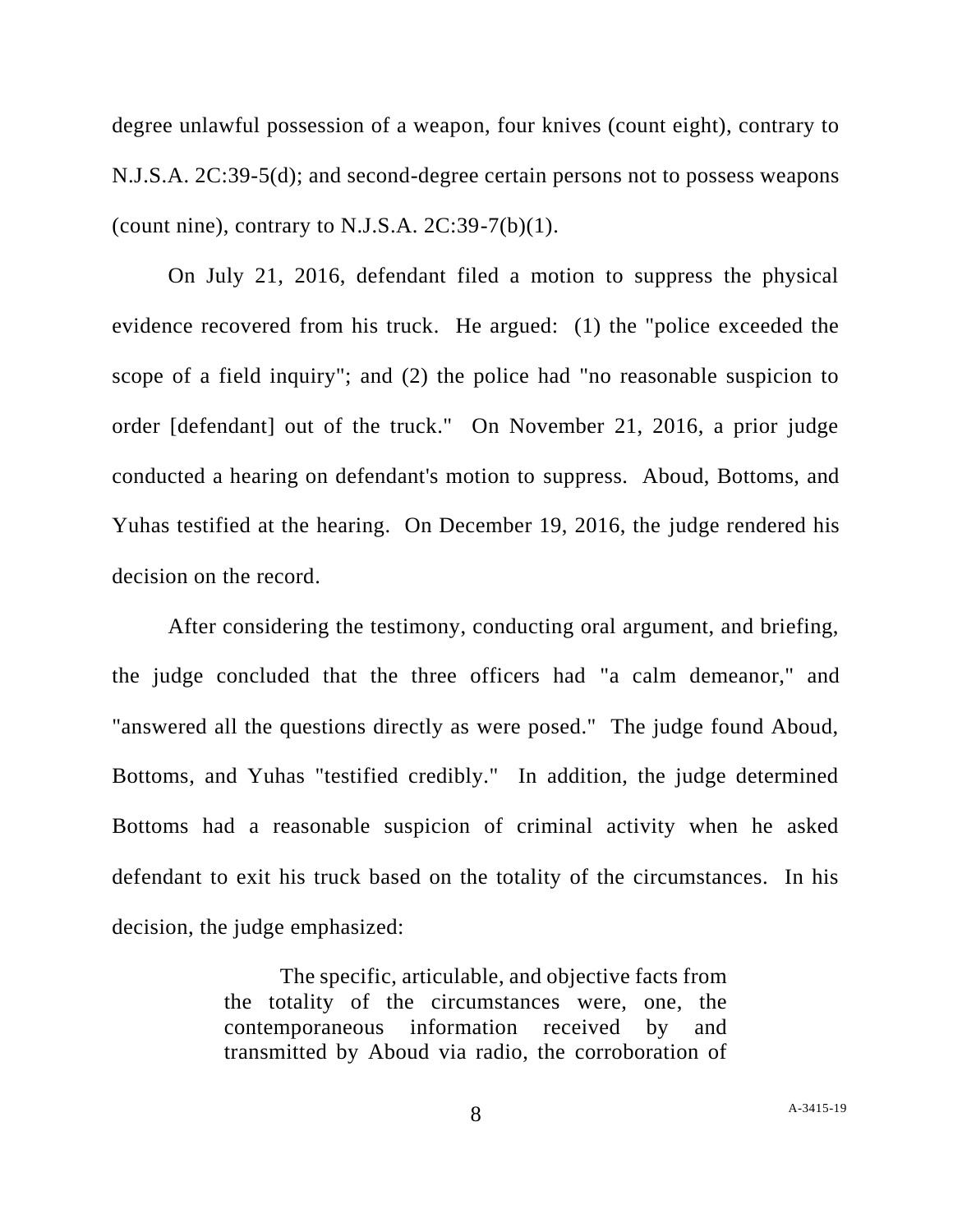Aboud's information from Glover that included the descriptions of the vehicle and number of passengers and the location, the lateness of the hour, the subject location as an area that [Officer] Bottoms described as a high CDS activity and distribution area, defendant's behavior when he was crouched down in his vehicle with his head almost in the steering wheel and not moving, and defendant's nervous demeanor and lack of eye contact with bugged out eyes when [Officer] Bottoms approached and spoke with him, defendant's furtive hand movements and attempt to conceal an unknown item while Bottoms was speaking and moving around the front of the truck to the driver's side of the vehicle.

The judge denied defendant's motion to suppress and entered a memorializing order.

Subsequently, defendant was charged by way of accusation with the additional offense of hindering apprehension or prosecution, contrary to N.J.S.A. 2C:29-3(a)(3), which alleged he suppressed, concealed, or destroyed evidence that might otherwise have aided in the apprehension of Joseph McCarraher in relation to a bank robbery committed on February 25, 2016. On February 23, 2017, pursuant to a negotiated plea agreement, defendant pled guilty to count nine, the indicted offense of second-degree certain persons not to possess weapons, and the accusation charge of hindering.

The recommended sentence was an aggregate of fifteen years with the two charges to run consecutively and a parole ineligibility period of ten years. As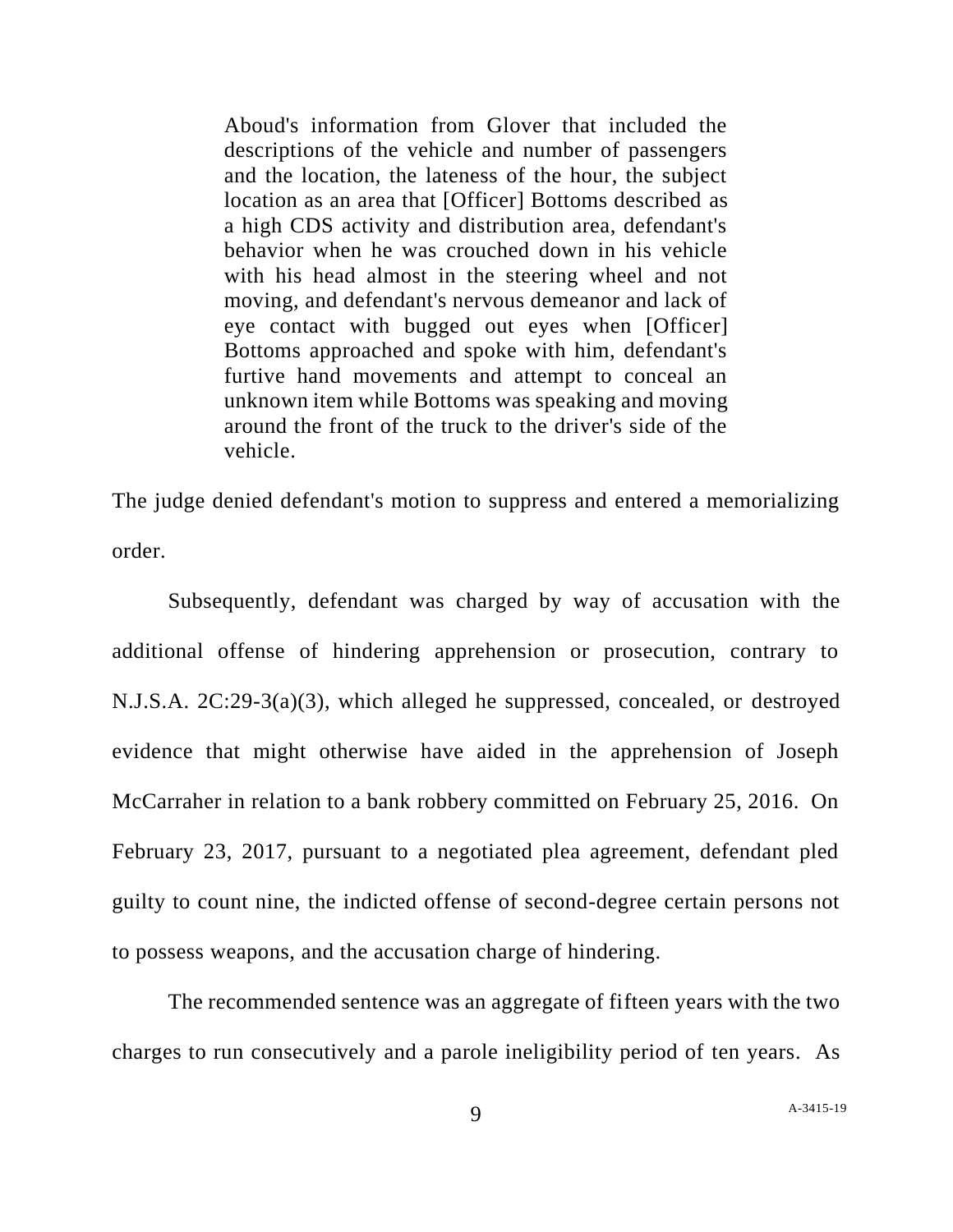part of the negotiated plea agreement, all CDS charges would be dismissed. Sentencing was postponed, however, pending defendant's testimony against McCarraher, which defendant's negotiated plea agreement was contingent on. On February 14, 2020, having concluded the McCarraher matter, the judge sentenced defendant to an aggregate sentence of eight years with the two charges to run concurrently pursuant to the parties' amended negotiated plea agreement. <sup>6</sup> The parole ineligibility period was four years. As part of the amended plea agreement, defendant pled guilty to possession of a gun without a permit, contrary to N.J.S.A.  $2C:39-5(b)(1)$  instead of certain persons not to possess weapons. This appeal followed.

## II.

Our review of a trial court's order denying a motion to suppress following an evidentiary hearing is deferential. State v. Nyema, 249 N.J. 509, 526 (2022). Therefore, "we must uphold the factual findings underlying the trial court's decision so long as those findings are supported by sufficient credible evidence in the record." <u>Ibid.</u> (internal quotation marks omitted) (quoting State v. Ahmad, 246 N.J. 592, 609 (2021)). Such deference is appropriate for institutional

<sup>6</sup> The parties' amended plea agreement allowed defendant to appeal the December 19, 2016 order denying his motion to suppress the physical evidence recovered.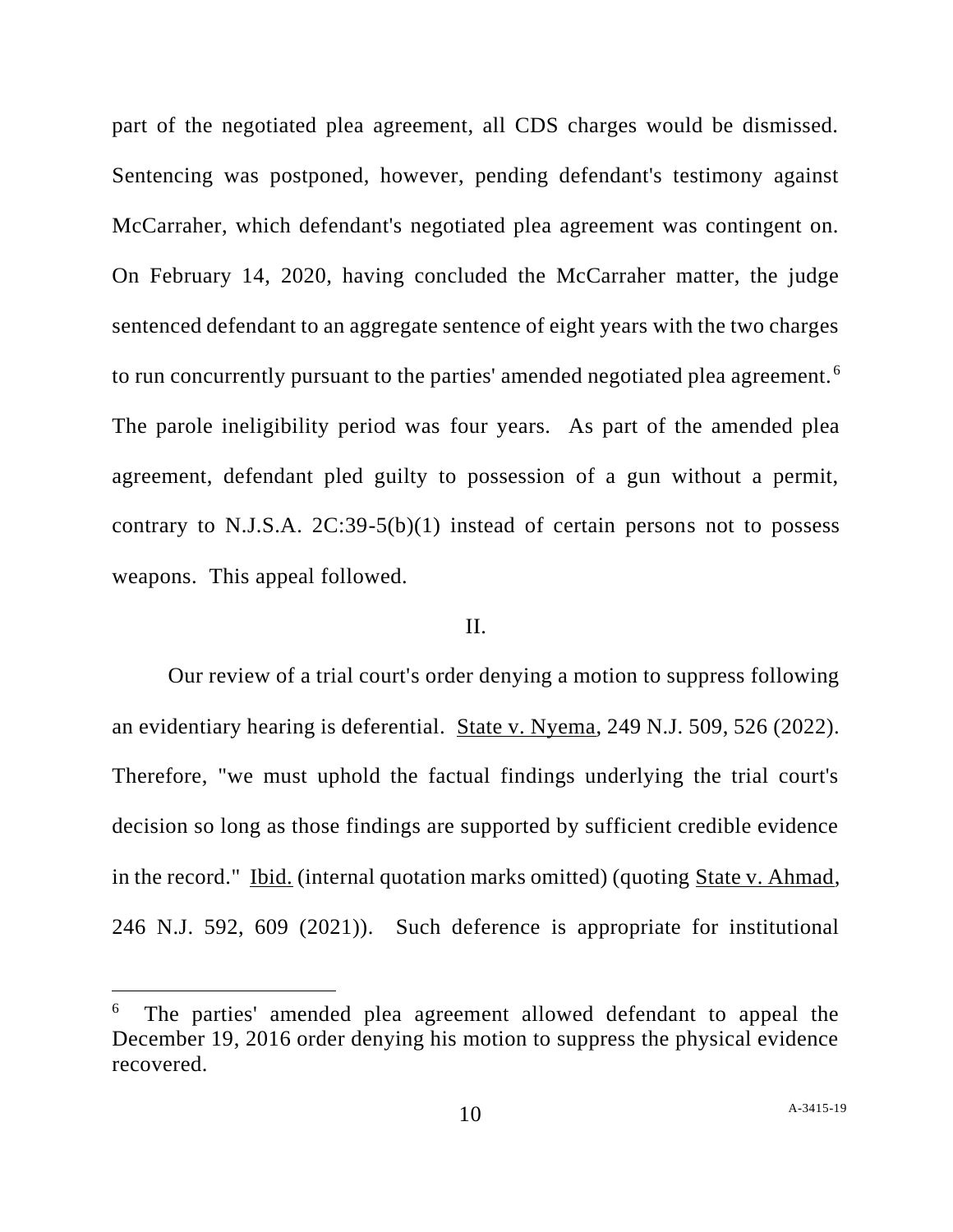reasons: (1) recognizing "the trial court's 'experience and expertise in fulfilling the role of factfinder'"; (2) maintaining the trial court's "legitimacy"; and (3) avoiding "duplicating efforts without significantly improving decisional accuracy." State v. Carrillo, 469 N.J. Super. 318, 332 (App. Div. 2021) (quoting State v. S.S., 229 N.J. 360, 380-81 (2017)). Therefore, a trial court's factual findings should only be overturned if the findings are "so clearly mistaken 'that the interests of justice demand intervention and correction.'" State v. Gamble, 218 N.J. 412, 425 (2014) (quoting State v. Elders, 192 N.J. 224, 244 (2007)). "A trial court's legal conclusions, however, and its view of the consequences that flow from established facts, are reviewed de novo." Id. at 526-27 (internal quotation marks omitted) (quoting State v. Hubbard, 222 N.J. 249, 263 (2015)).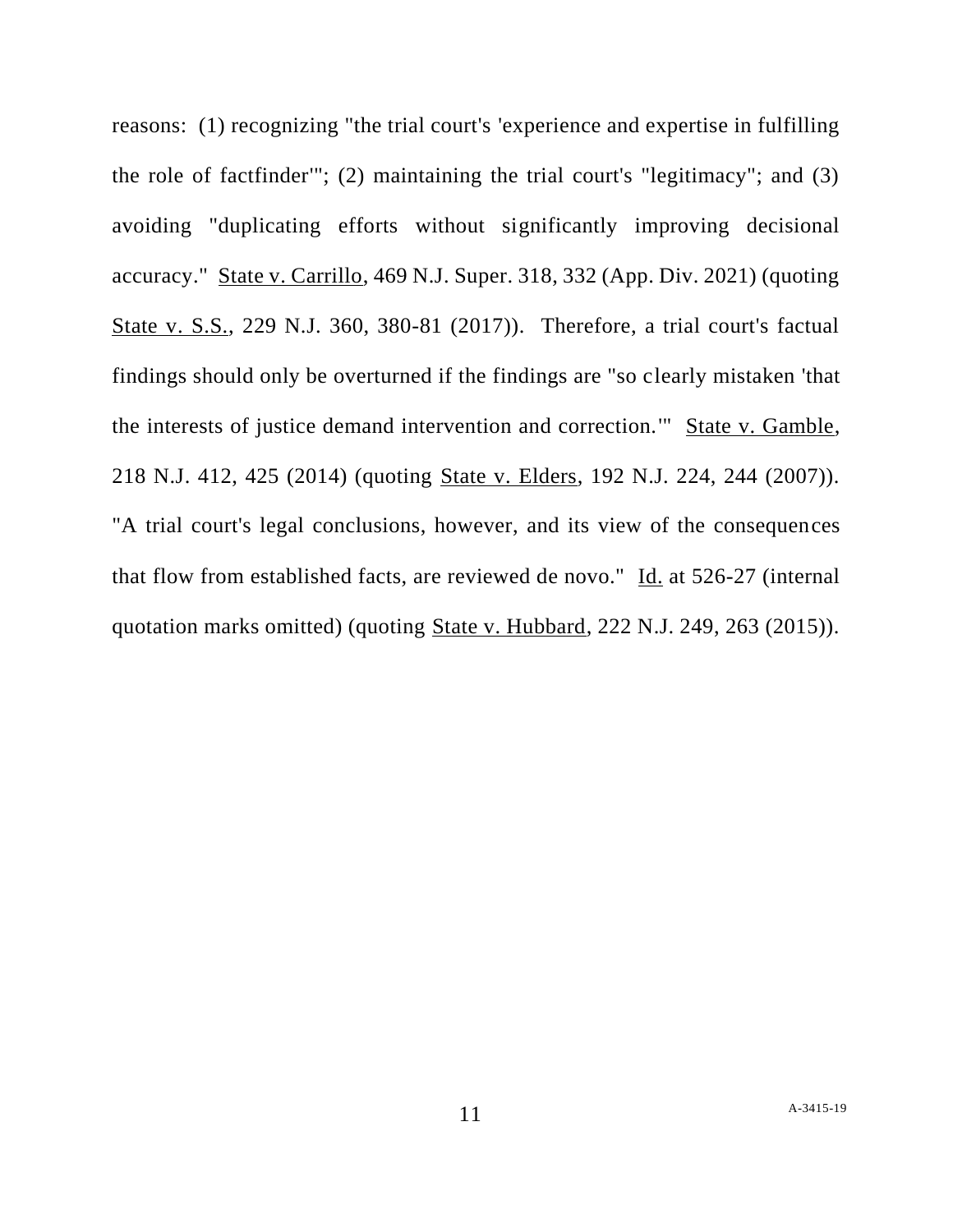Both the United States Constitution and "the New Jersey Constitution, in almost identical language,<sup>7</sup> protect against unreasonable searches and seizures."<sup>8</sup> Nyema, 249 N.J. at 527. Under both constitutions, searches and seizures are presumptively unreasonable, and therefore invalid, if conducted without a warrant based upon probable cause. See ibid. (quoting Elders, 192 N.J. at 246). Absent such a warrant, the State bears the burden to prove the search or seizure fell within a recognized exception to the warrant requirement. See ibid. (quoting Elders, 192 N.J. at 246). Both investigatory stops and field inquiries are exceptions to the warrant requirement. See State v. Rosario, 229 N.J. 263, 271- 72 (2017).

 $7$  Compare U.S. Const. amend. IV ("The right of the people to be secure in their persons, houses, papers, and effects, against unreasonable searches and seizures, shall not be violated, and no Warrants shall issue, but upon probable cause, supported by Oath or affirmation, and particularly describing the place to be searched, and the persons or things to be seized."), with N.J. Const. art. I, ¶ 7 ("The right of the people to be secure in their persons, houses, papers, and effects, against unreasonable searches and seizures, shall not be violated; and no warrant shall issue except upon probable cause, supported by oath or affirmation, and particularly describing the place to be searched and the papers and things to be seized.").

<sup>&</sup>lt;sup>8</sup> A seizure occurs whenever: (1) an officer "accosts an individual"; and (2) restrains his or her freedom to walk away. Terry, 392 U.S. at 16.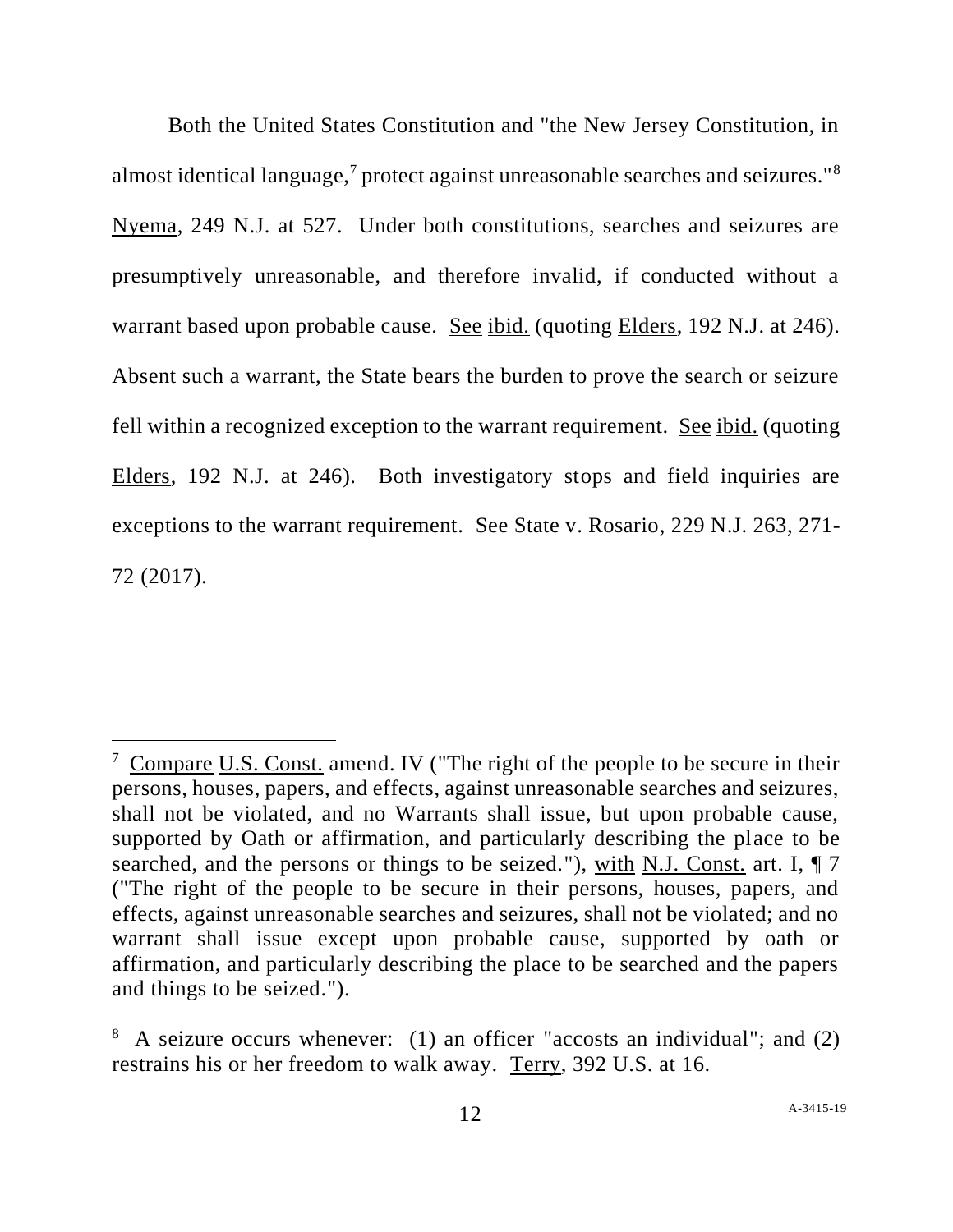An investigatory stop, also called a Terry stop,<sup>9</sup> "involves a relatively brief detention by police during which a person's movement is restricted." Nyema, 249 N.J. at 527 (emphasis added). An investigatory stop must be "based on specific and articulable facts which, taken together with rational inferences from those facts, give rise to a reasonable suspicion of criminal activity." Ibid. (internal quotation marks omitted) (quoting State v. Rodriguez, 172 N.J. 117, 126 (2002)). "Although reasonable suspicion is a less demanding standard than probable cause, [n]either inarticulate hunches nor an arresting officer's subjective good faith can justify infringement of a citizen's constitutionally guaranteed rights." Nyema, 249 N.J. at 527-28 (internal quotation marks omitted) (alteration in original) (quoting State v. Stovall, 170 N.J. 346, 372 (2002) (Coleman, J., concurring in part and dissenting in part)).

In contrast, a field inquiry requires neither probable cause nor reasonable suspicion.<sup>10</sup> See Rosario, 229 N.J. at 272. "A field inquiry is essentially a voluntary encounter between the police and a member of the public in which the police ask questions and do not compel [the person] to answer," i.e., the person

<sup>&</sup>lt;sup>9</sup> Terry, 392 U.S. 1.

 $10$  A field inquiry, however, must still comply with the Equal Protection Clause. See Nyema, 249 N.J. at 529.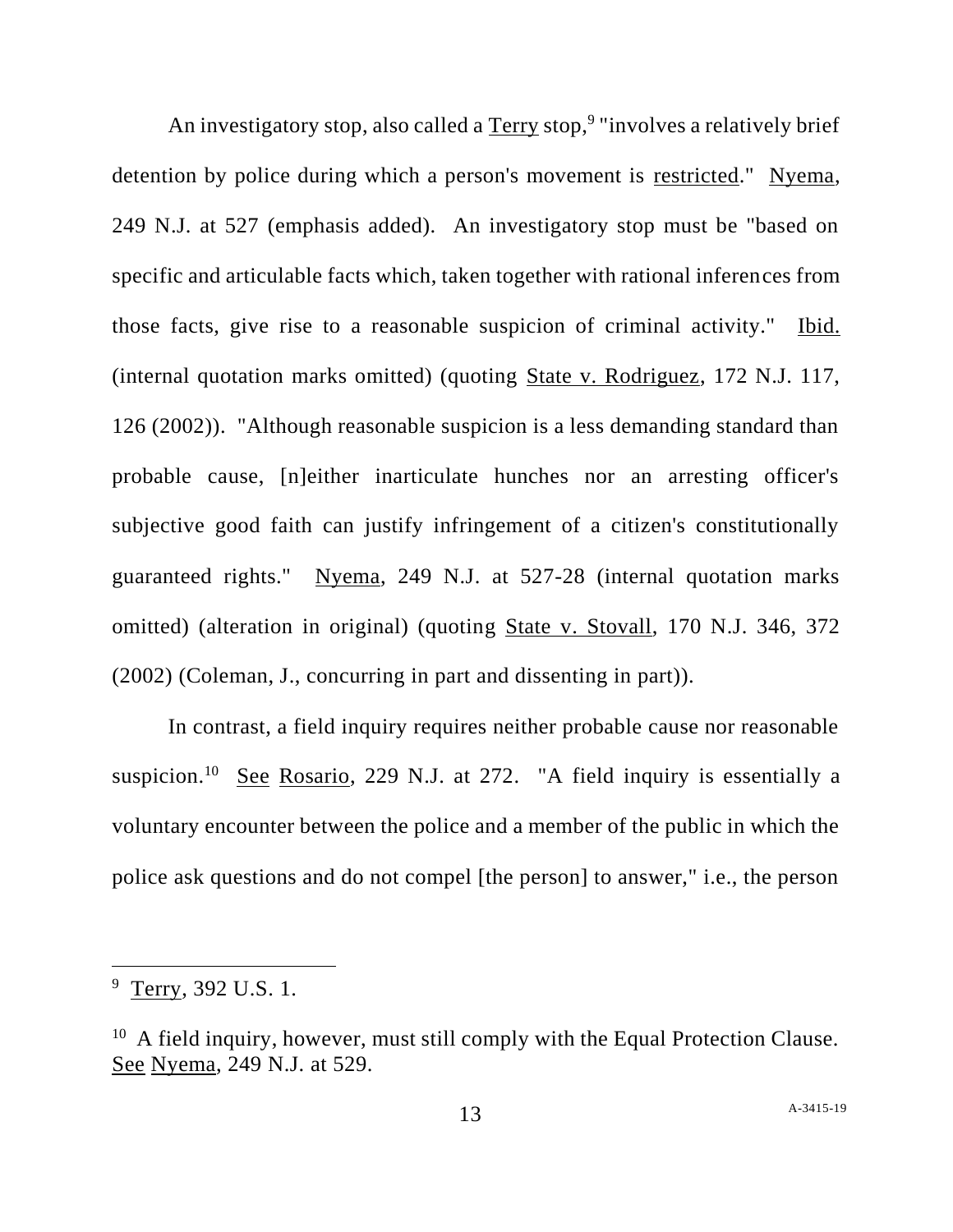may simply proceed on his or her way without even listening to the officer's questions. Id. at 271; see also id. at 271-72 (noting the test to be whether the defendant "reasonably believed he [or she] could walk away without answering any of [the officer's] questions" (second alteration in original) (emphasis added) (quoting State v. Maryland, 167 N.J. 471, 483 (2001))). "Because a field inquiry is voluntary and does not effect a seizure in constitutional terms, no particular suspicion of criminal activity is necessary on the part of an officer conducting such an inquiry." Id. at 272.

The principal difference between a field inquiry and an investigatory stop is whether the person's movement is restricted. Id. at 273. Such movement is deemed restricted if an objectively reasonable person in the individual's position "would not feel free to leave." Nyema, 249 N.J. at 527 (citing Rosario, 229 N.J. at 272); Rodriguez, 172 N.J. at 128. Therefore, a field inquiry may escalate into an investigatory stop if, at any time, an objectively reasonable person would no longer feel free to leave. See Rosario, 229 N.J. at 273. Because "a single encounter may escalate from 'inquiry' to 'stop' . . . the criteria for each category must be applied as the situation shades off from one category to the other." State v. Sirianni, 347 N.J. Super. 382, 388 (App. Div. 2002) (quoting State v. Alexander, 191 N.J. Super. 573, 577 (App Div. 1983)). Consequently,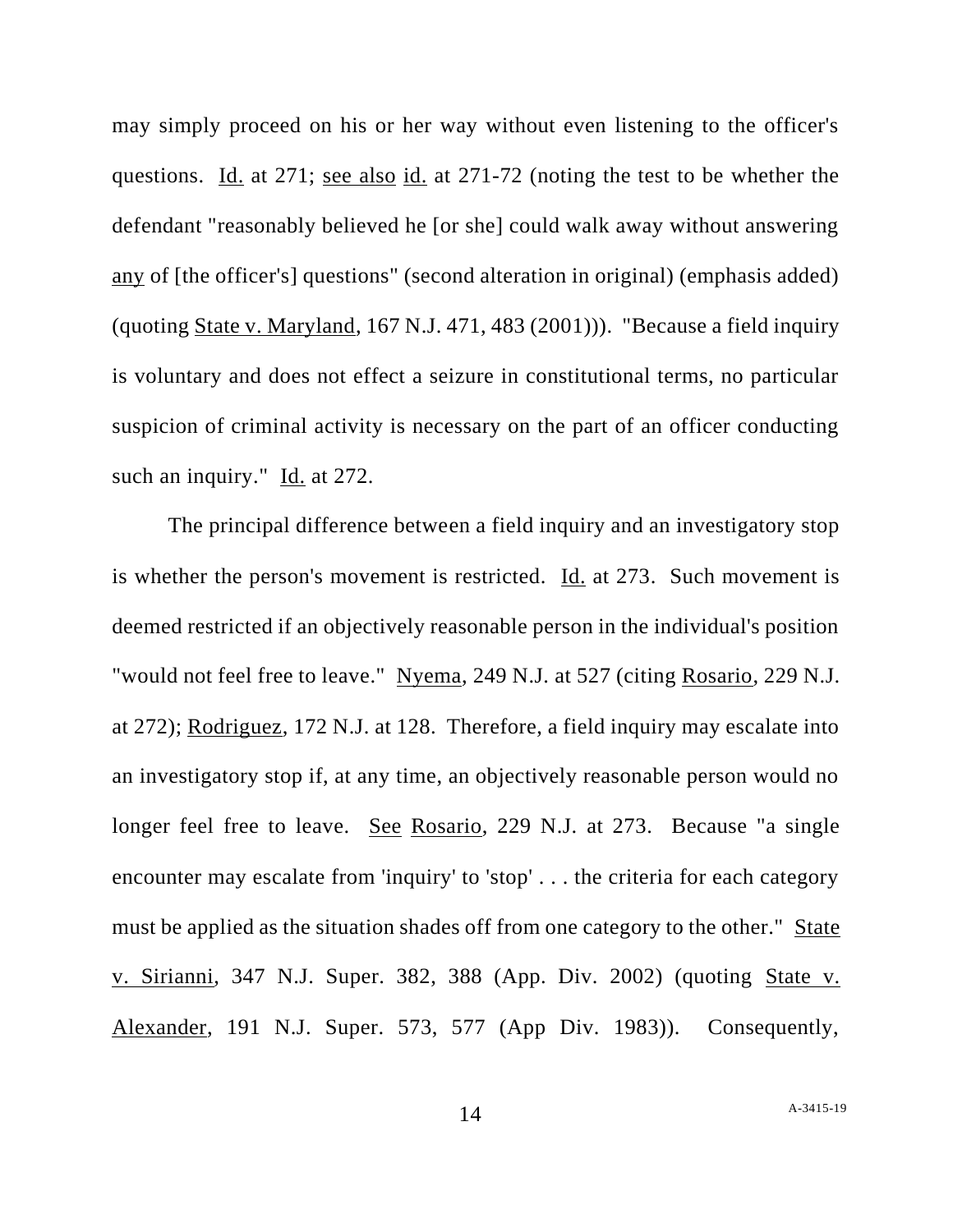subsequent questioning after an inquiry has escalated into a stop violates a person's constitutional rights unless a reasonable and articulable suspicion had "ripen[ed] prior to the officer's subsequent exchanges with [the] defendant." Rosario, 229 N.J. at 267.

Therefore, whether an investigatory stop violated a person's constitutional rights requires "two distinct 'totality of the circumstances' inquiries." Id. at 275. First, whether based on a totality of the circumstances an encounter constituted at its inception or escalated into an investigatory stop, i.e., at any point during the encounter would an objectively reasonable person in similar circumstances have felt free to leave. See Rodriguez, 172 N.J. at 128; Rosario, 229 N.J. at 275. Second, whether based on a totality of the circumstances the police "had a reasonable articulable suspicion of criminal wrongdoing to justify" the investigatory stop. See Rodriguez, 172 N.J. at 129; Rosario, 229 N.J. at 276; see also Nyema, 249 N.J. at 528 (noting an assessment of the totality of the circumstances to be "a highly fact-intensive inquiry," which balances "the State's interest in effective law enforcement against the individual's right to be protected from unwarranted and/or overbearing police intrusions." (quoting State v. Privott, 203 N.J. 16, 25-26 (2010)). An investigatory stop "premised on less than reasonable and articulable suspicion is an 'unlawful seizure,' and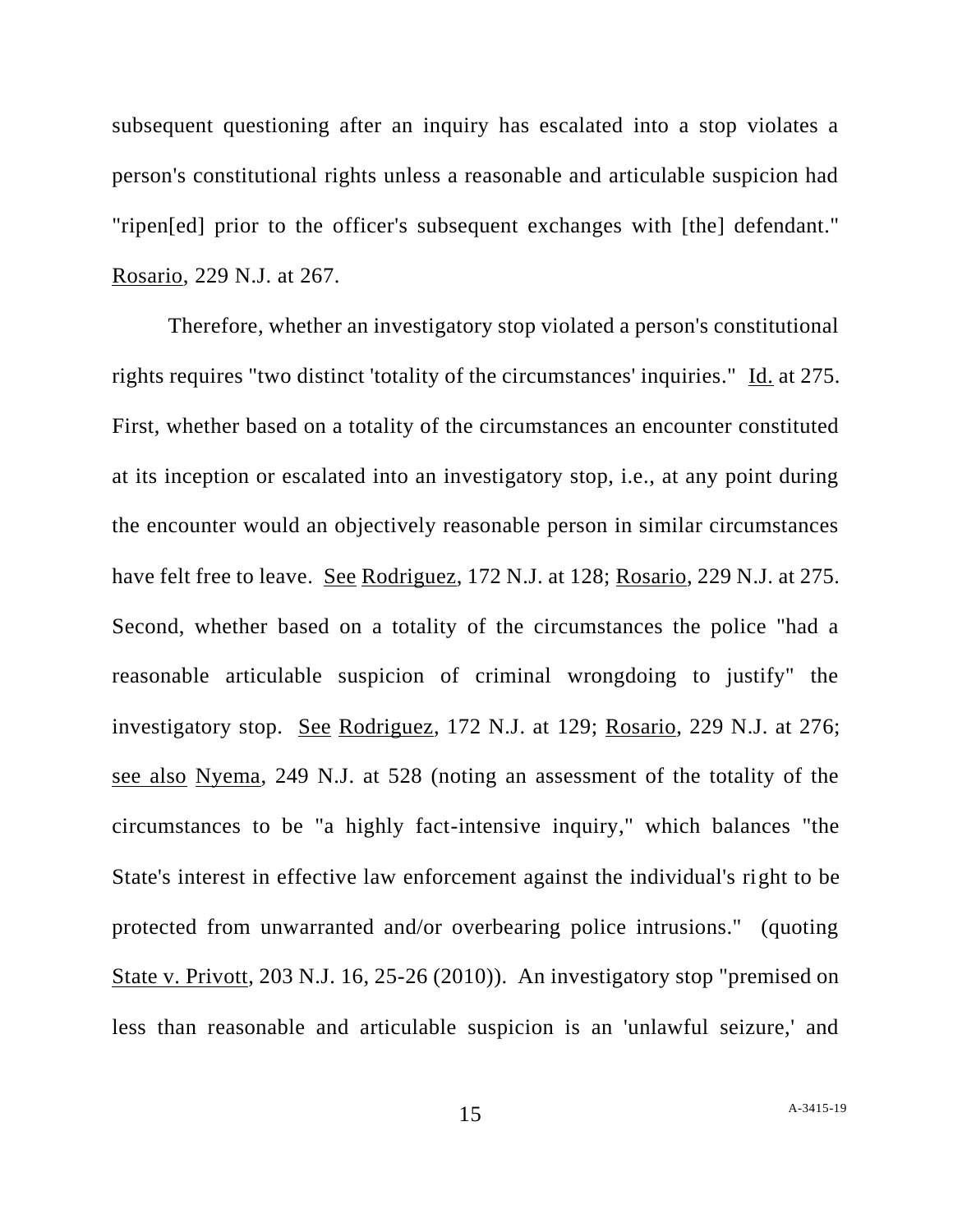evidence discovered during the course of an unconstitutional detention is subject to the exclusionary rule." State v. Chisum, 236 N.J. 530, 546 (2019) (quoting Elders, 192 N.J. at 247).

Here, defendant argues, based on the totality of the circumstances: (1) Bottoms's field inquiry escalated into an investigatory stop when he asked defendant, "[W]here are you coming from?"; and (2) the circumstances did not amount to reasonable suspicion as required to justify defendant's restriction.

First, defendant argues the motion judge erred in finding Bottoms's encounter with him to have been a field inquiry that escalated into an investigatory stop when Bottoms ordered defendant to exit the truck. Specifically, defendant claims the inquiry escalated into a stop the moment when Bottoms asked defendant "where he had been prior to his arrival in the Wawa parking lot."<sup>11</sup> At this time, defendant contends the surrounding circumstances

<sup>11</sup> Although defendant argues Bottoms's parking, approach, and initial questioning to have been improper, or even "an imposing and isolating show of force," he does not argue Bottoms's initial approach or questioning of him to have been an investigatory stop. See Rosario, 229 N.J. at 274 (noting an officer's encounter with a person in a parked car to generally be a field inquiry so long as the officer did not stop the motor vehicle). Defendant specifically argues the encounter did not escalate to a stop until Bottoms asked where defendant "had come from prior to the Wawa." Thus, defendant concedes Bottoms's encounter with him to have initially been a field inquiry prior to the point of escalation.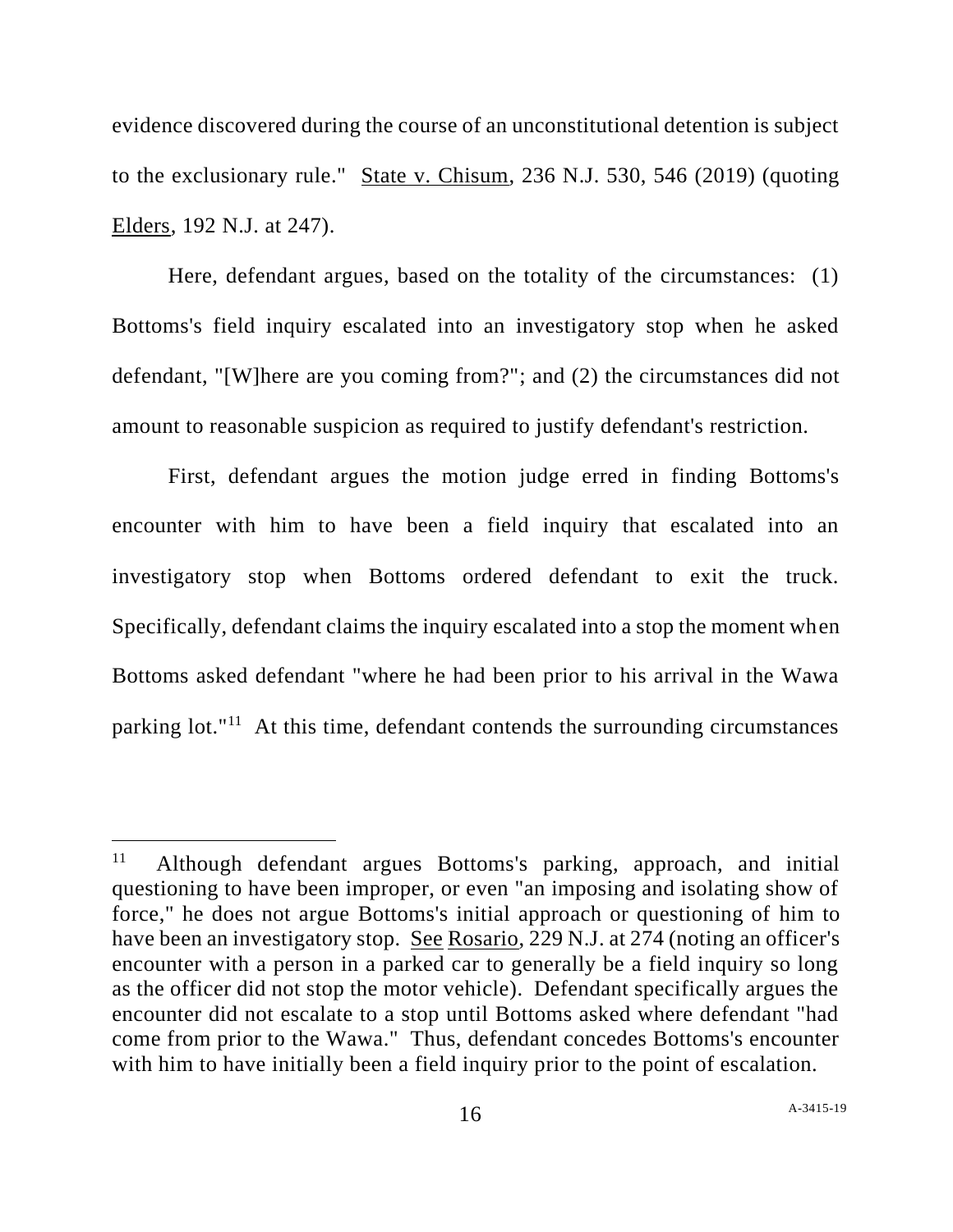did not amount to a reasonable suspicion to justify the scope of the intrusion on his constitutional rights.

The question of when a field inquiry escalates into an investigatory stop "turns on the tenor of the officer's actions and whether an objectively reasonable person in defendant's position would have felt free to exit the encounter." Rodriguez, 172 N.J. 128; see also id. at 129 (recognizing, "as a practical matter, citizens almost never feel free to end an encounter initiated by the police"). When considering whether an inquiry has escalated into a stop, courts consider whether the officer's "questions were put in a conversational manner, if he [or she] did not make demands or issue orders, and if his [or her] questions were not overbearing or harassing in nature." Id. at 126 (quoting State v. Davis, 104 N.J. 490, 497 n.6 (1986)).

Questions that are either authoritative in nature or presumptive of criminal conduct may escalate an inquiry. See State v. Rodriguez, 336 N.J. Super. 550, 563–64 (App. Div. 2001), rev'd on other grounds, 172 N.J. 117; see, e.g., State ex rel. J.G., 320 N.J. Super. 21, 30-31 (App. Div. 1999) (holding an inquiry escalated into a stop when the officer asked if the defendant had "anything on him that he shouldn't have"); State v. Contreras, 326 N.J. Super. 528, 534, 540 (App. Div. 1999) (holding an inquiry escalated into a stop when the officer asked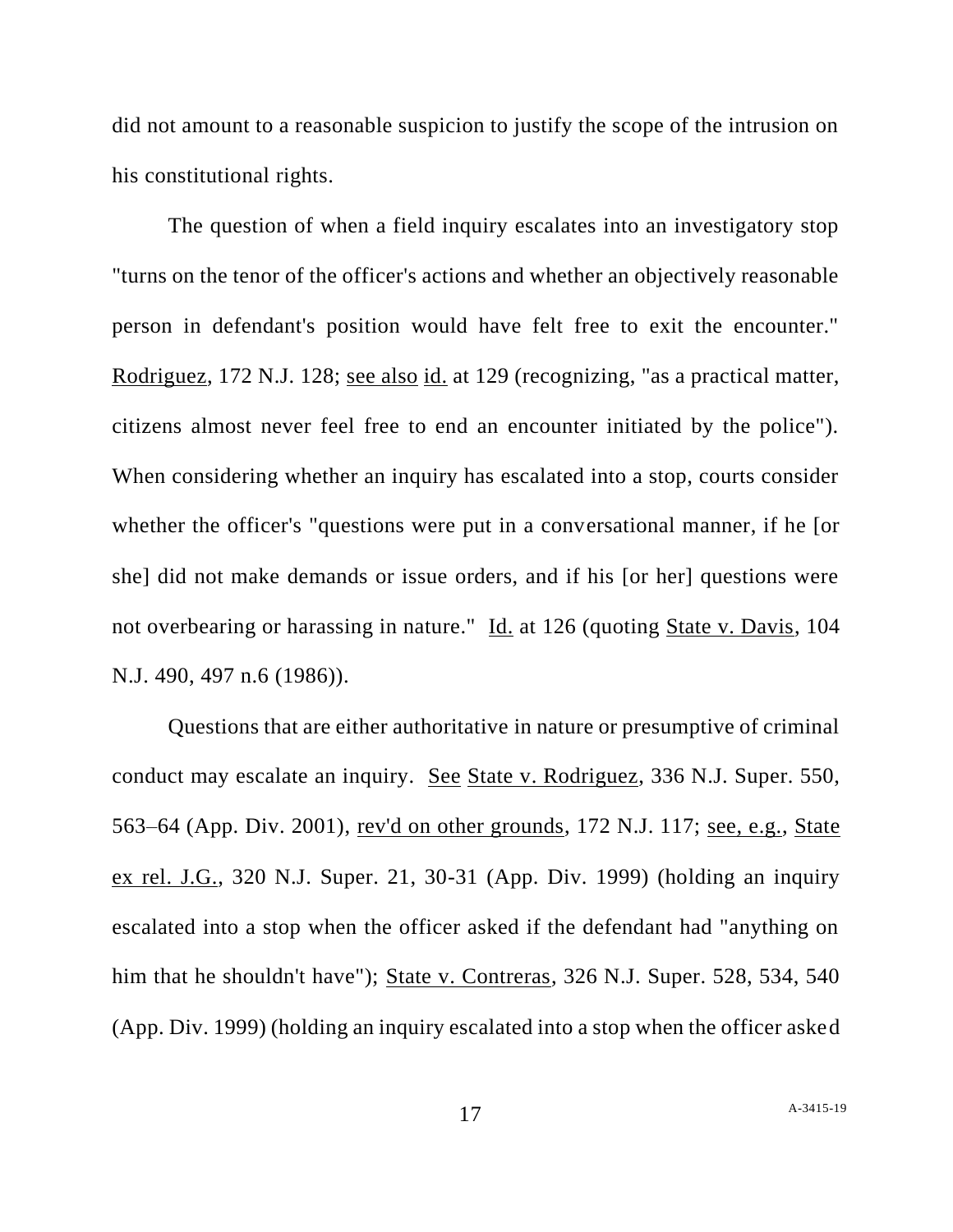if the defendant had any drugs or weapons on his person); State v. Costa, 327 N.J. Super. 22, 31 (App. Div. 1999) (holding officer's questions of "'what are you doing' and '[a]re you doing something you're not supposed to be doing out here,' clearly presupposed criminal conduct" (alteration in original)).

Asking a person where they were coming from does not inherently escalate an inquiry into a stop. In State v. Adubato, where an officer pulled up behind the defendant's "stopped car late at night," we held the officer was justified in making the inquiry and pulling up behind the defendant did not escalate the inquiry into a stop. See 420 N.J. Super. 167, 180-81 (App. Div. 2011). We noted:

> As [the officer] approached the driver's side window, he detected the odor of alcohol, which he determined was coming from [the defendant]'s "breath." [The officer] also noted that [the defendant]'s eyes were "bloodshot and watery," and that "his speech was also affected." When [the officer] asked [the defendant] where he was coming from, [the defendant] responded that he had been drinking at a pub in Bloomfield. At that point, [the officer] had the factual basis for an "articulable suspicion" that [the defendant] had engaged in criminal conduct, i.e., driving while intoxicated, sufficient to warrant a[n] [interlocutory] stop, including the administration of field-sobriety tests.

[Id. at 181 (emphases added).]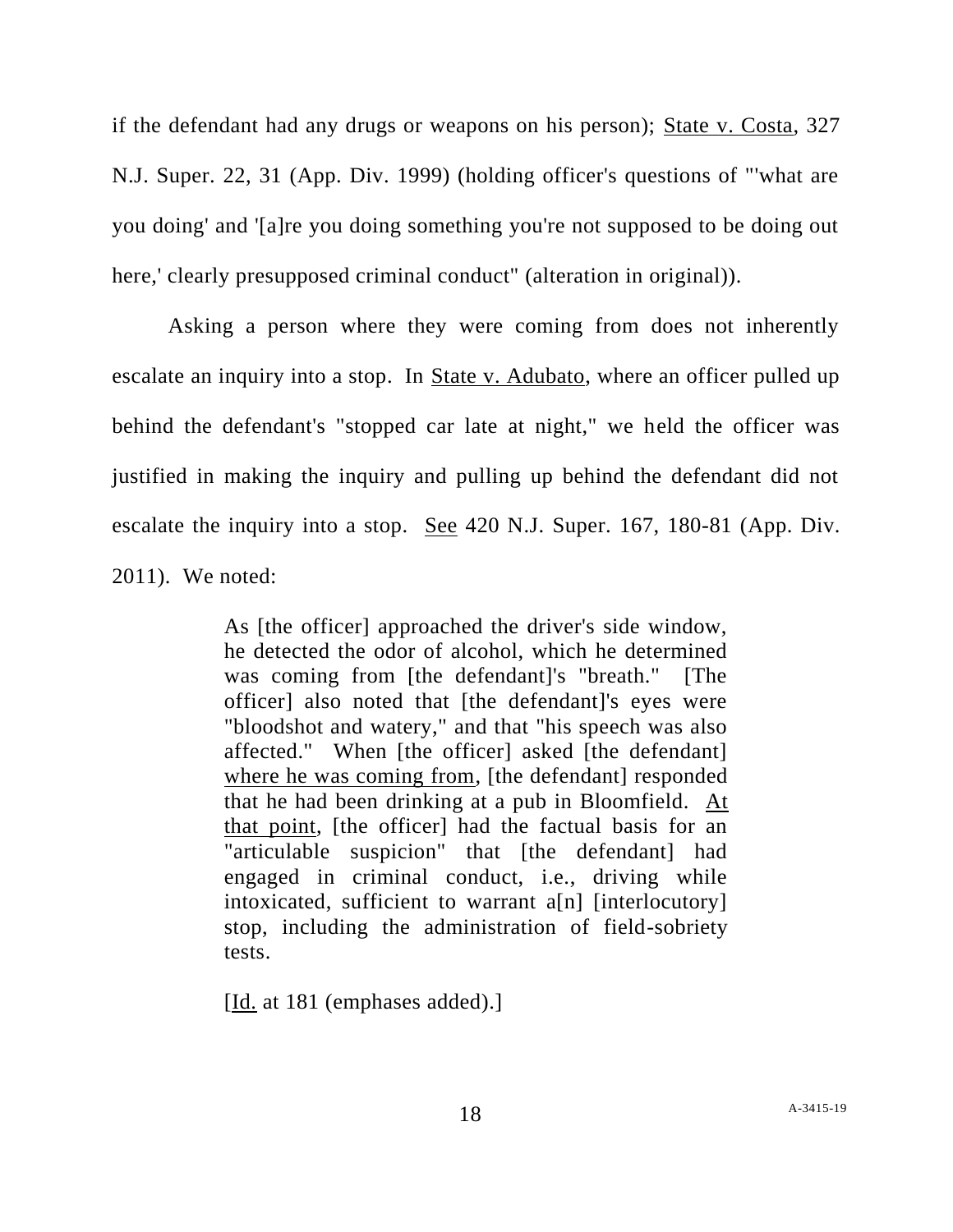Therefore, we concluded the officer's questioning of where the defendant was coming from to have been part of the officer's inquiry, which proved integral to justify the subsequent stop. See id. at 181-82. We concluded such questioning to not be "harassing, overbearing, or accusatory in nature." Id. at 177 (quoting State v. Pineiro, 181 N.J. 13, 20 (2004)).

Here, like in Adubato, Bottoms's question relating to where defendant was coming from was part of an inquiry, which had not yet escalated to a stop. See id. at 181-82. Moreover, Bottoms's subsequent questions—"how long you've been here," and "why aren't you going into the Wawa?" were simply part of an inquiry. We are satisfied these questions were neither authoritative in nature nor presumptive of criminal conduct. See, e.g., J.G., 320 N.J. Super. at 31 (asking "anything on him that he shouldn't have"); Contreras, 326 N.J. Super. at 534, 540 (asking if the defendant had any drugs or weapons on his person); Costa, 327 N.J. Super. at 31 (asking "what are you doing?" and "[a]re you doing something you're not supposed to be doing out here?"). The inquiry did not escalate into a stop until Bottoms ordered defendant to exit the truck. The judge was correct in denying defendant's motion to suppress because Bottoms did not require reasonable suspicion prior to ordering defendant to exit his truck.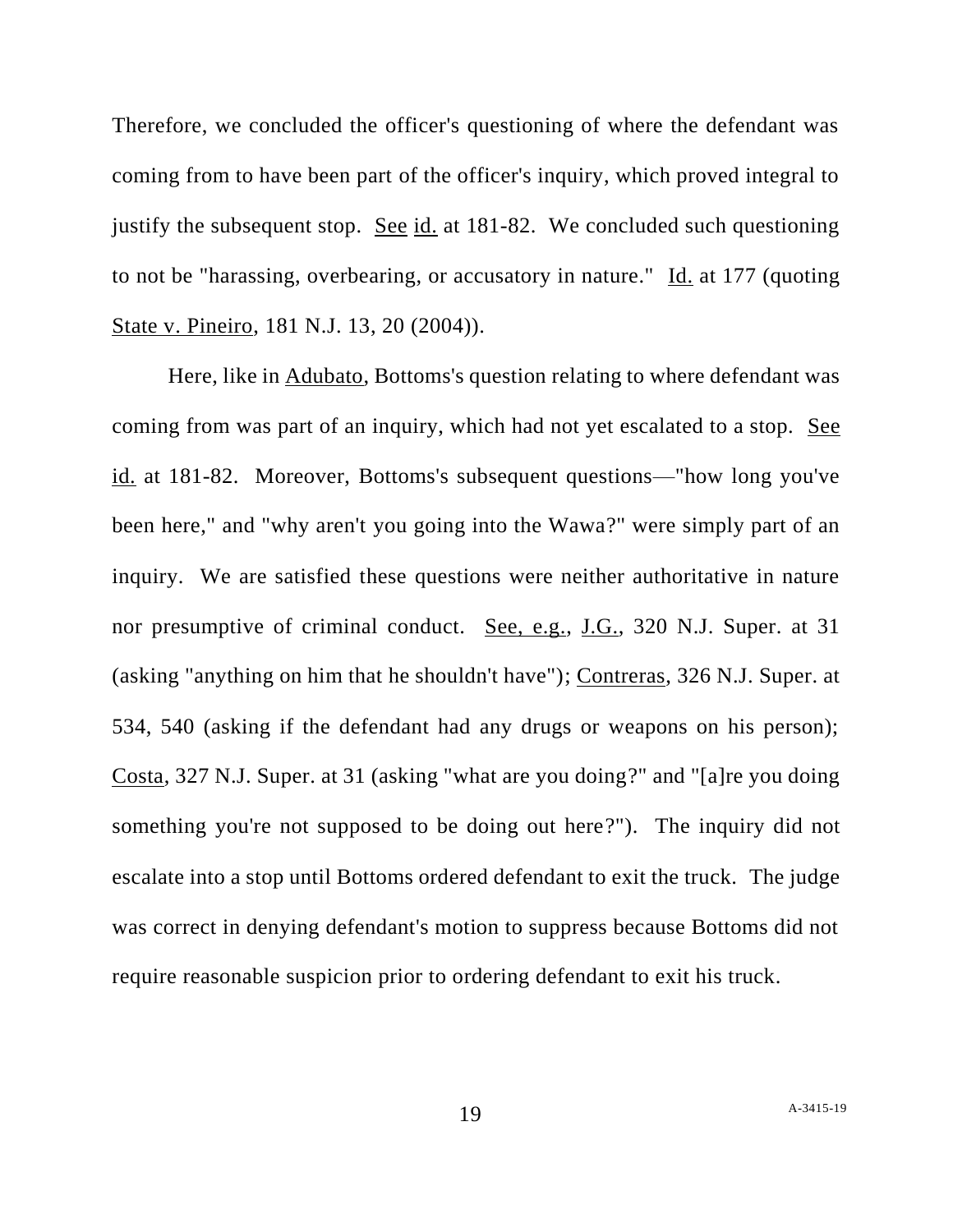We note reasonable suspicion must be "based on specific and articulable facts . . . taken together with rational inferences from those facts." Nyema, 249 N.J. at 527 (internal quotation marks omitted) (quoting Rodriguez, 172 N.J. at 126). "[N]either 'inarticulate hunches' nor an arresting officer's subjective good faith can justify infringement of a citizen's constitutionally guaranteed rights." Id. at 527-28 (quoting Stovall, 170 N.J. at 372 (Coleman, J., concurring in part and dissenting in part)). Determining whether reasonable suspicion exists "is a highly fact-intensive inquiry that demands evaluation of 'the totality of circumstances surrounding the police-citizen encounter, balancing the State's interest in effective law enforcement against the individual's right to be protected from unwarranted and/or overbearing police intrusions.'" Id. at 528 (quoting Privott, 203 N.J. at 25-26); see also id. at 526 (noting a reviewing court must defer to the findings of the trial court "so long as those findings are 'supported by sufficient credible evidence in the record'" (quoting Ahmad, 246 N.J. at 609)).

A reasonable suspicion inquiry often "begins with the description police obtained regarding a person involved in criminal activity and whether that information was sufficient to initiate an investigatory detention." Id. at 528. A reasonable suspicion may be based on a person's commonality of race and sex,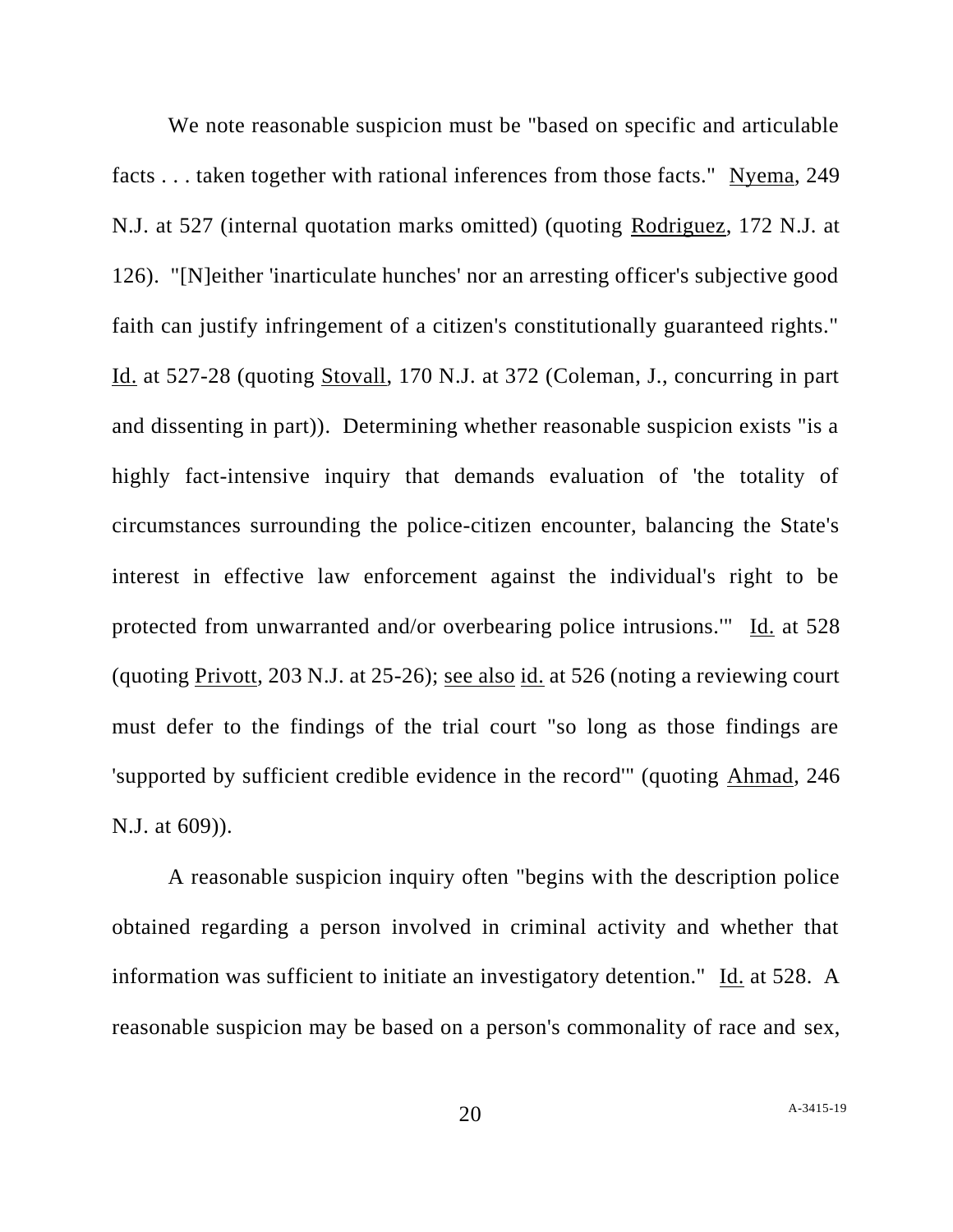id. at 530, "the existence of [a] tip, the lateness of the hour," State v. Matthews, 398 N.J. Super. 551, 559 (App. Div. 2008), the "area's high crime reputation, [the] officer's awareness of recent criminal activity in the area," Pineiro, 181 N.J. at 26-27 (citing State v. Freeman, 414 N.E.2d 1044, 1046-47 (Ohio 1980)), and the person's "nervous behavior, furtive movements, or other actions," Nyema, 249 N.J. at 530.

However, a person's commonality of race and sex alone is insufficient to justify a stop. See id. at 528-29. A suspect's description requires other, discrete factors, "such as the suspect['s] approximate height[], weight[], age[], clothing worn, mode of transportation, or any other identifying feature that would differentiate the . . . suspect[] from any other [man or woman] in New Jersey." Id. at 531; see also Matthews, 398 N.J. Super. at 559 (noting "the confirmation of the type, color, and location of the vehicle reported in the tip" to be a relevant factor justifying an investigatory stop). Similarly, seemingly furtive movements alone cannot "form the basis for reasonable suspicion." See id. at 530, 534; see, e.g., Rosario, 229 N.J. at 277 ("Nervousness and excited movements are common responses to unanticipated encounters with police officers on the road . . . ."); State v. Lund, 119 N.J. 35, 47 (1990) ("[M]ere furtive gestures of an occupant of an automobile do not give rise to an articulable suspicion suggesting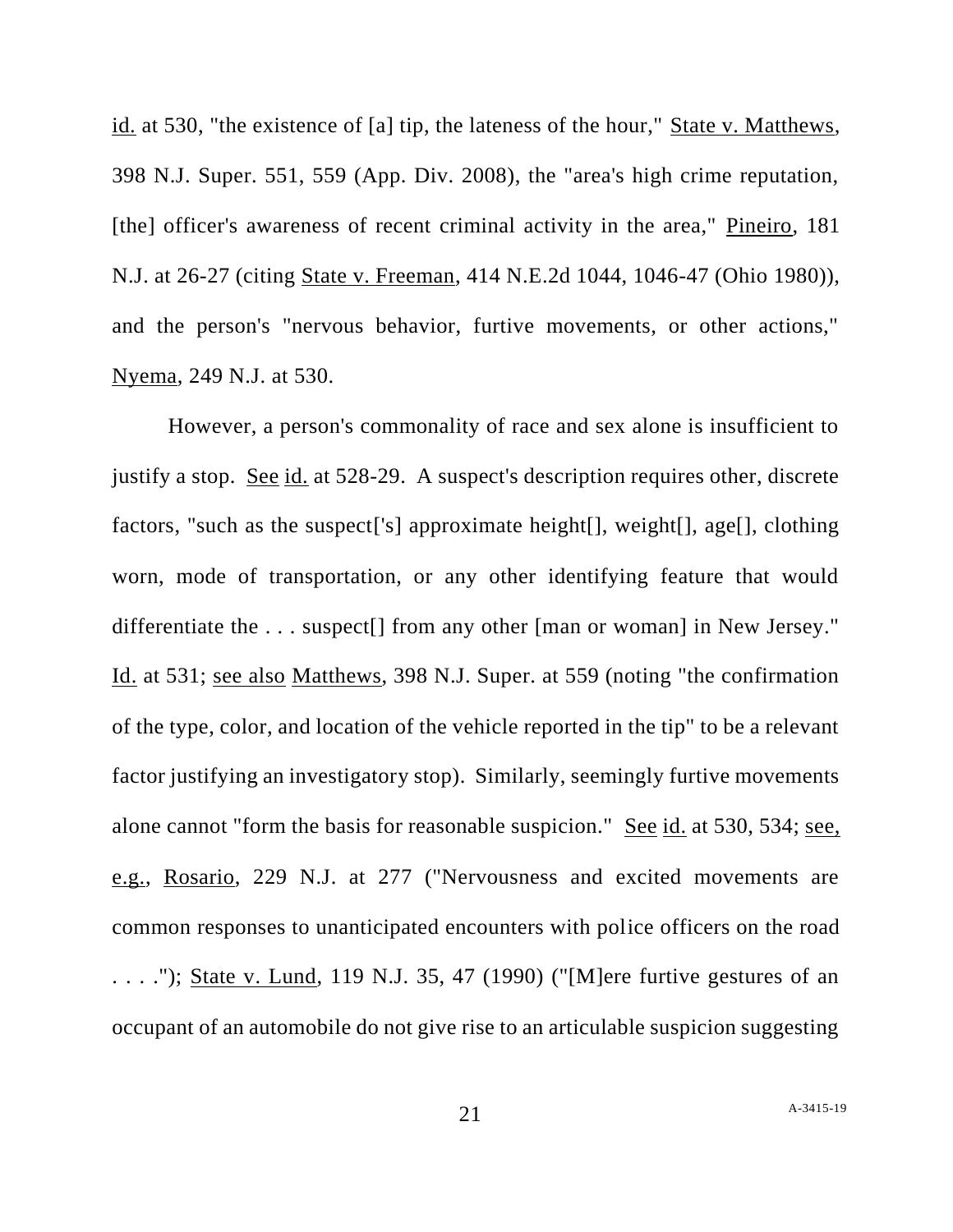criminal activity." (quoting State v. Schlosser, 774 P.2d 1132, 1137 (Utah 1989))); State v. Stampone, 341 N.J. Super. 247, 252 (App. Div. 2001) ("A person's failure to make eye contact with the police does not change that.").

Here, defendant argues Bottoms's encounter lacked reasonable suspicion because: (i) Bottoms relied on an anonymous tip without first corroborating any criminal activity; and (ii) the circumstances of the stop, "taken together or apart," do not provide "a sufficient quantum of suspicion to validate the stop."

First, defendant argues the tip from Glover and subsequent radio broadcast were insufficient to support an investigatory stop. Specifically, defendant claims "[t]he tip—that a white man was ingesting heroin in a pickup truck in the Wawa parking lot—was insufficient to support a stop . . . because of its functionally anonymous source." (Emphasis added). Again, we disagree.

Standing alone, an anonymous tip "inherently lacks the reliability necessary to support reasonable suspicion." Rosario, 229 N.J. at 276. An "anonymous informant's 'veracity,' 'reliability[,]' and 'basis of knowledge' are 'relevant in determining the value of [the tip].'" State v. Amelio, 197 N.J. 207, 212 (2008) (quoting Rodriguez, 172 N.J. at 127). However, because "the veracity of persons supplying anonymous tips is 'by hypothesis largely unknown, and unknowable,'" the police must typically verify that the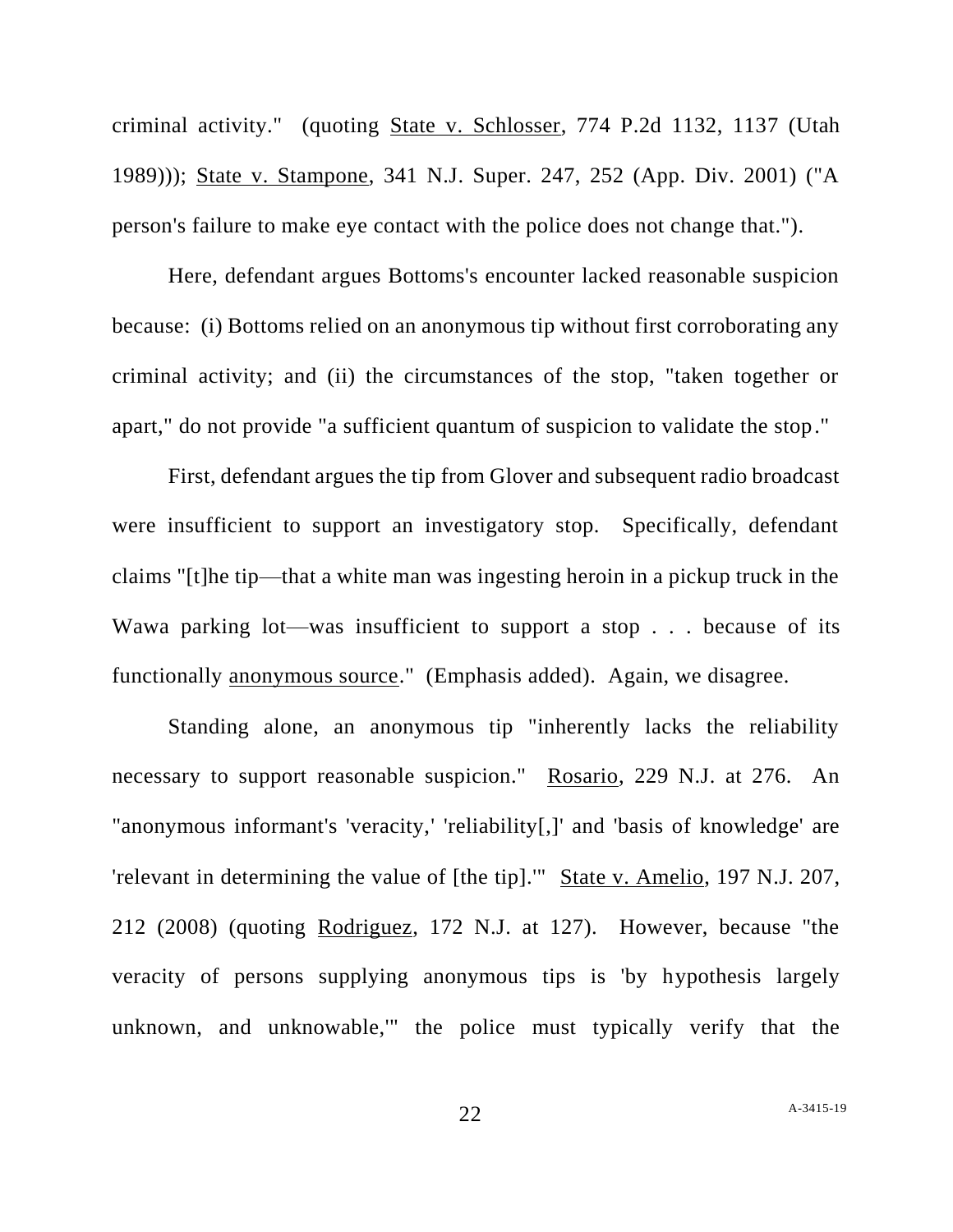anonymous "tip is reliable by some independent corroborative effort" to justify the police's subsequent suspicion. Rodriguez, 172 N.J. at 127 (quoting Alabama v. White, 496 U.S. 325, 329-30 (1990)). The fact that an anonymous informant may accurately identify a defendant and his or her vehicle, alone, is insufficient because such innocent identifying details fail to prove an informant's "knowledge of concealed criminal activity.'" Rosario, 229 N.J. at 276 (quoting Florida v. J.L., 529 U.S. 266, 272 (2000)).

In contrast, "'[a] report by a concerned citizen' or a known person is not 'viewed with the same degree of suspicion that applies to a tip by a confidential informant' or an anonymous informant." Amelio, 197 N.J. at 212 (quoting Wildoner v. Borough of Ramsey, 162 N.J. 375, 390 (2000)). "There is an assumption grounded in common experience that such a person is motivated by factors that are consistent with law enforcement goals." Ibid. (quoting Davis, 104 N.J. at 506). And, the police are not typically required to verify a tip of a concerned citizen is reliable by an independent corroborative effort to justify the police's subsequent suspicion. See Stovall, 170 N.J. at 362 (noting "[w]hen an informant is an ordinary citizen, New Jersey courts assume that the informant has sufficient veracity and require no further demonstration of reliability").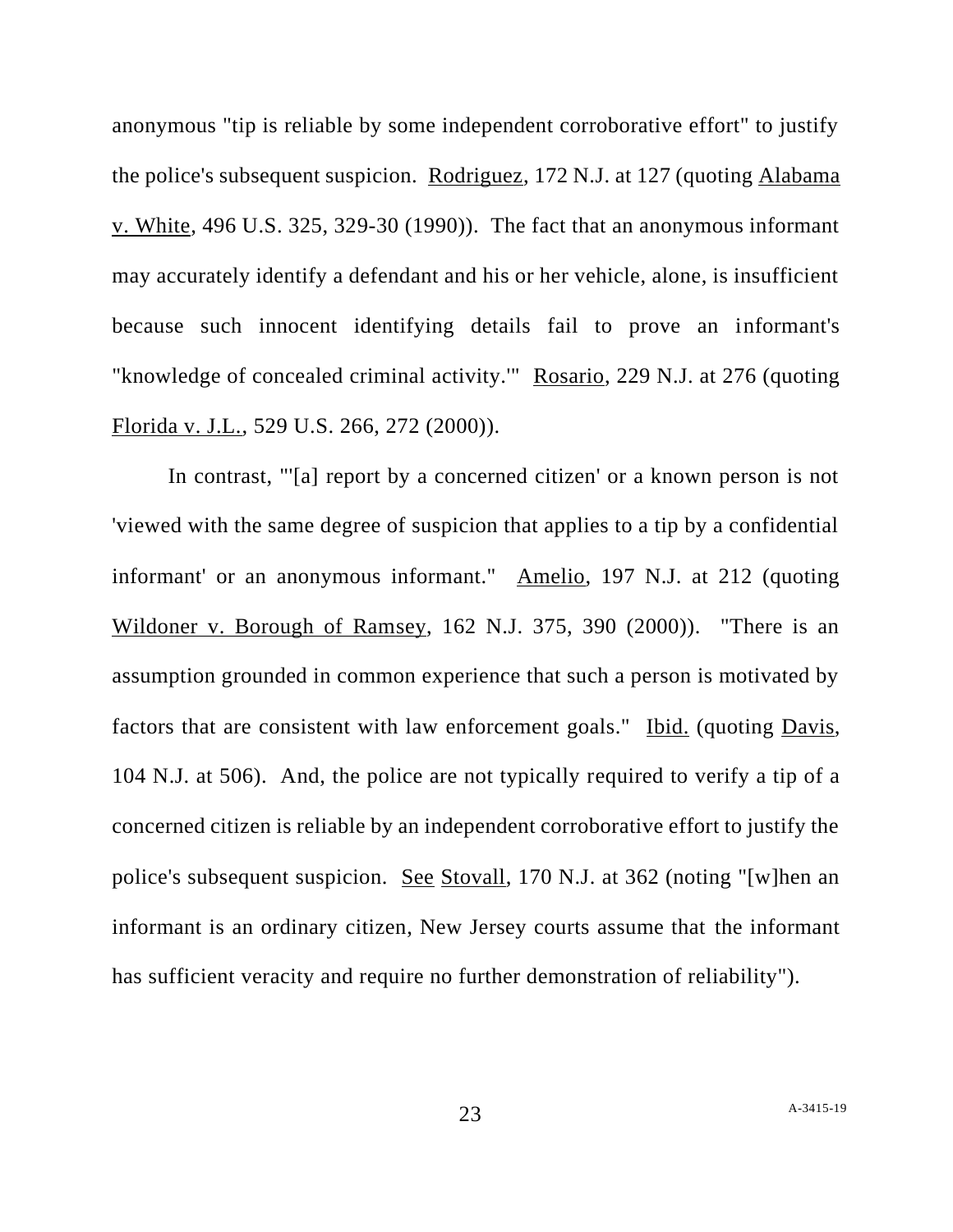When an initial officer communicates a tip to another officer, the reliability of the tip is afforded the same degree of reliability as if the initial officer was conducting the investigatory stop. See State v. Crawley, 187 N.J. 440, 457-58 (2006). If a dispatcher is "provided adequate facts from a reliable informant to establish a reasonable suspicion," the dispatcher has the power to delegate an "actual stop to officers in the field." Id. at 457. However, "if the information received by the dispatcher . . . fell short of the suspicion required by law for an investigatory stop," the field officer's good faith reliance does "not make the stop a constitutional one." Id. at 457-58. Therefore, the anonymity of an informant is not determined by whether the officer conducting the stop was aware of the informant's identify, but rather whether the officer who initially received the top was aware.

Here, despite defendant's contentions to the contrary, the motion judge did not find Glover's tip to have been anonymous. The record shows the judge found that Glover was a concerned citizen. As such, Bottoms was not required to verify that the tip was "reliable by some independent corroborative effort." Rodriguez, 172 N.J. at 127 (quoting White, 496 U.S. at 329-30). The judge's decision was based upon substantial credible evidence in the record.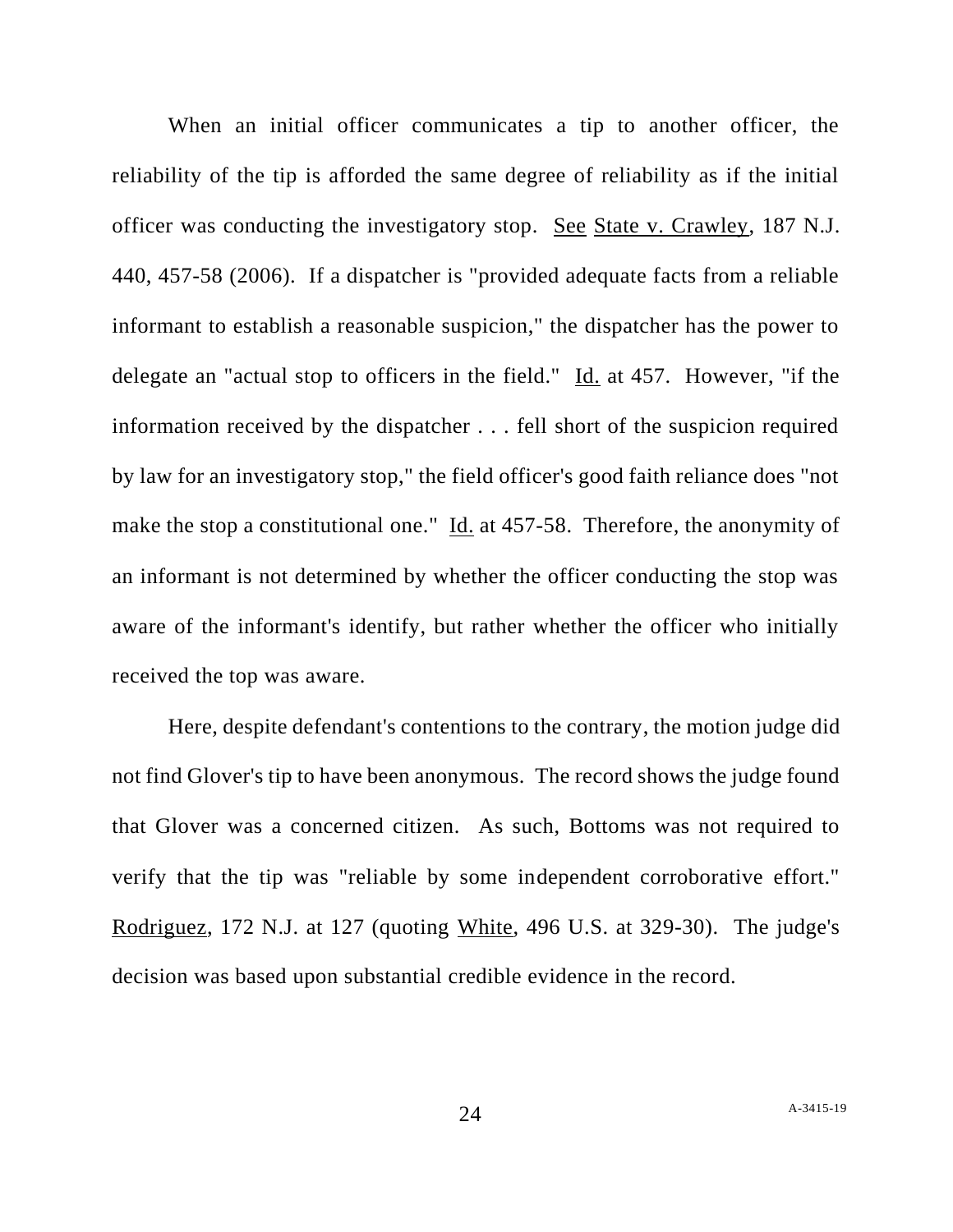Second, defendant argues each of the circumstances cited by the motion judge—the lateness of the hour, the high-crime and narcotics-use area, and defendant's innocent nervous behavior, "taken together or apart," do not provide "a sufficient quantum of suspicion to validate the stop." In particular, defendant claims that these circumstances "taken together or apart" cannot justify a finding of reasonable suspicion, and he argues each of these circumstances individually cannot justify an investigatory stop independently.

We must defer to the trial court's factual findings "so long as those findings are 'supported by sufficient credible evidence in the record,'" Nyema, 249 N.J. at 526 (quoting Ahmad, 246 N.J. at 609), and are not "so clearly mistaken 'that the interests of justice demand intervention and correction.'" Gamble, 218 N.J. at 425 (quoting Elders, 192 N.J. at 244). Here, defendant does not contest the motion judge's findings of lateness of the hour, location of high criminality,<sup>12</sup> and defendant's nervous behavior and demeanor to be unsupported

<sup>&</sup>lt;sup>12</sup> Defendant also contends Bottoms should have cited actual statistics to support his testimony that the Wawa parking lot was a high-crime and narcotics use area. However, defendant cites to no case law or statute requiring an officer to provide empirical data to support an area's high crime reputation.

An investigatory stop must be based on an officer's reasonable and particularized suspicion "based upon an objective observation that the person stopped has been or is about to engage in criminal wrongdoing." Rodriguez, 172 N.J. at 127 (emphasis added) (quoting Davis, 104 N.J. at 504). "Such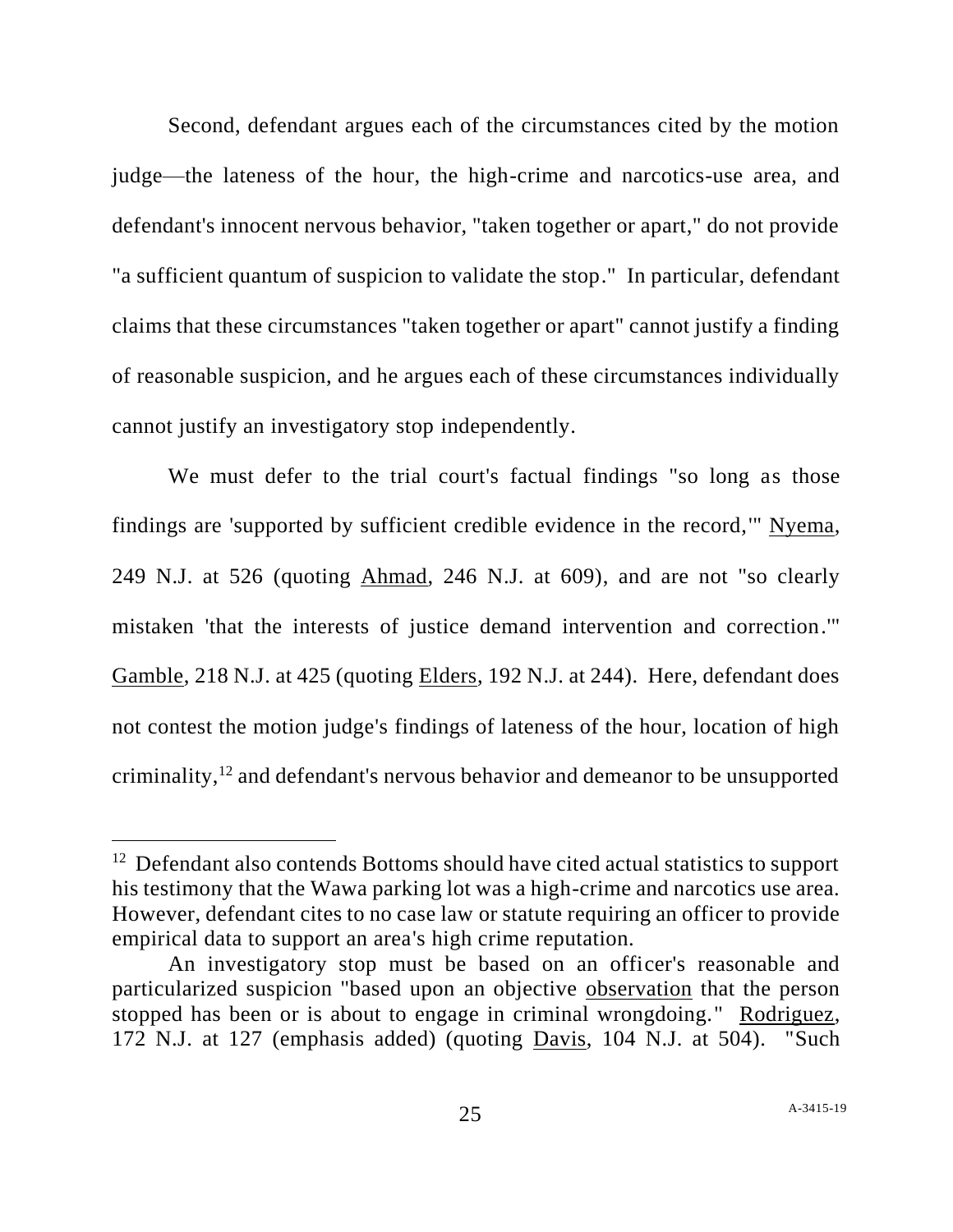by the record. Nor does defendant argue the trial court could not consider these circumstances. See Matthews, 398 N.J. Super. at 559 (noting "the lateness of the hour" as a factor justifying an investigatory stop); Pineiro, 181 N.J. at 26-27 (noting an "area's high crime reputation" and the "officer's awareness of recent criminal activity in [the] area" as factors justifying an investigatory stop); Nyema, 249 N.J. at 530 ("[F]actors such as nervous behavior, furtive movements, or other actions form the basis for reasonable and articulable suspicion."). We are convinced the record supports the motion judge's finding that based on the totality of the circumstances, there was reasonable suspicion

observations are those that, in view of [the] officer's experience and knowledge, taken together with rational inferences drawn from those facts, reasonables warrant the limited intrusion upon the individual's freedom." Ibid. (alterations in original) (emphasis added) (quoting Davis, 104 N.J. at 504). An officer's observation of an area's high crime reputation may be based on an officer's experience and knowledge. See, e.g., Pineiro, 181 N.J. at 26 (holding "the reputation or history of an area and an officer's experience with and knowledge of the suspected transfer of narcotics as relevant factors to determine the validity of a[n] [investigatory] stop"); Alexander, 191 N.J. Super. at 576 (finding officers had previously been advised "the area they were patrolling was 'a high crime area").

Here, Bottom's observation of the Wildwood Wawa's high-crime reputation was based on the officer's experience and knowledge. As noted by the motion judge, "Bottoms testified that he has personally observed CDS related crimes committed at this Wawa in the past in the bathroom, during his observations, and that he has personally made CDS arrests there. He testified that this store has a high statistic of crime narcotic use and distribution of narcotics." (Emphases added)). Actual statistics were not required to be cited by Bottoms to support his testimony.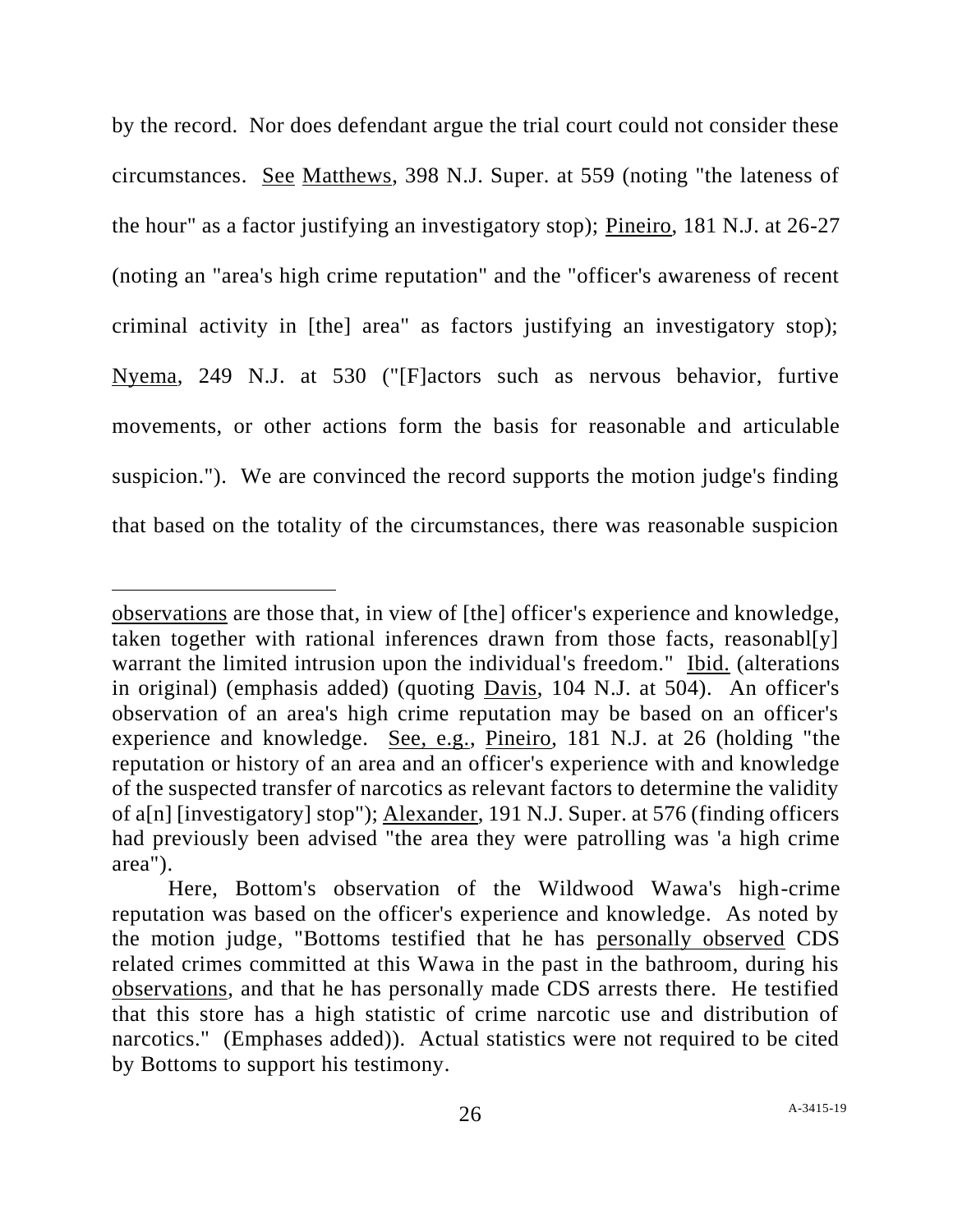to justify an investigatory stop. There was no abuse of discretion in the motion judge's decision to deny defendant's motion to suppress the physical evidence emanating from the stop.

#### III.

Defendant also argues his sentence is excessive. He contends the sentencing judge erred by: (1) failing to find mitigating factor seven, given defendant's law-abiding behavior for the three years preceding his arrest and during the three years he was on the street between his plea and sentence; (2) undervaluing mitigating factor twelve, defendant's "substantial cooperation in the prosecution of McCarraher"; and (3) assigning undue weight to aggravating factors three, six, and nine, defendant's risk of re-offense, criminal record, and the need for deterrence.

We apply a "deferential" standard in reviewing a lower court's sentencing determination. State v. Fuentes, 217 N.J. 57, 70 (2014). This court:

> must affirm the sentence unless (1) the sentencing guidelines were violated; (2) the aggravating and mitigating factors found by the sentencing court were not based upon competent and credible evidence in the record; or (3) "the application of the guidelines to the facts of [the] case makes the sentence clearly unreasonable so as to shock the judicial conscience."

> [Ibid. (alteration in original) (quoting State v. Roth, 95 N.J. 334, 364-65 (1984)).]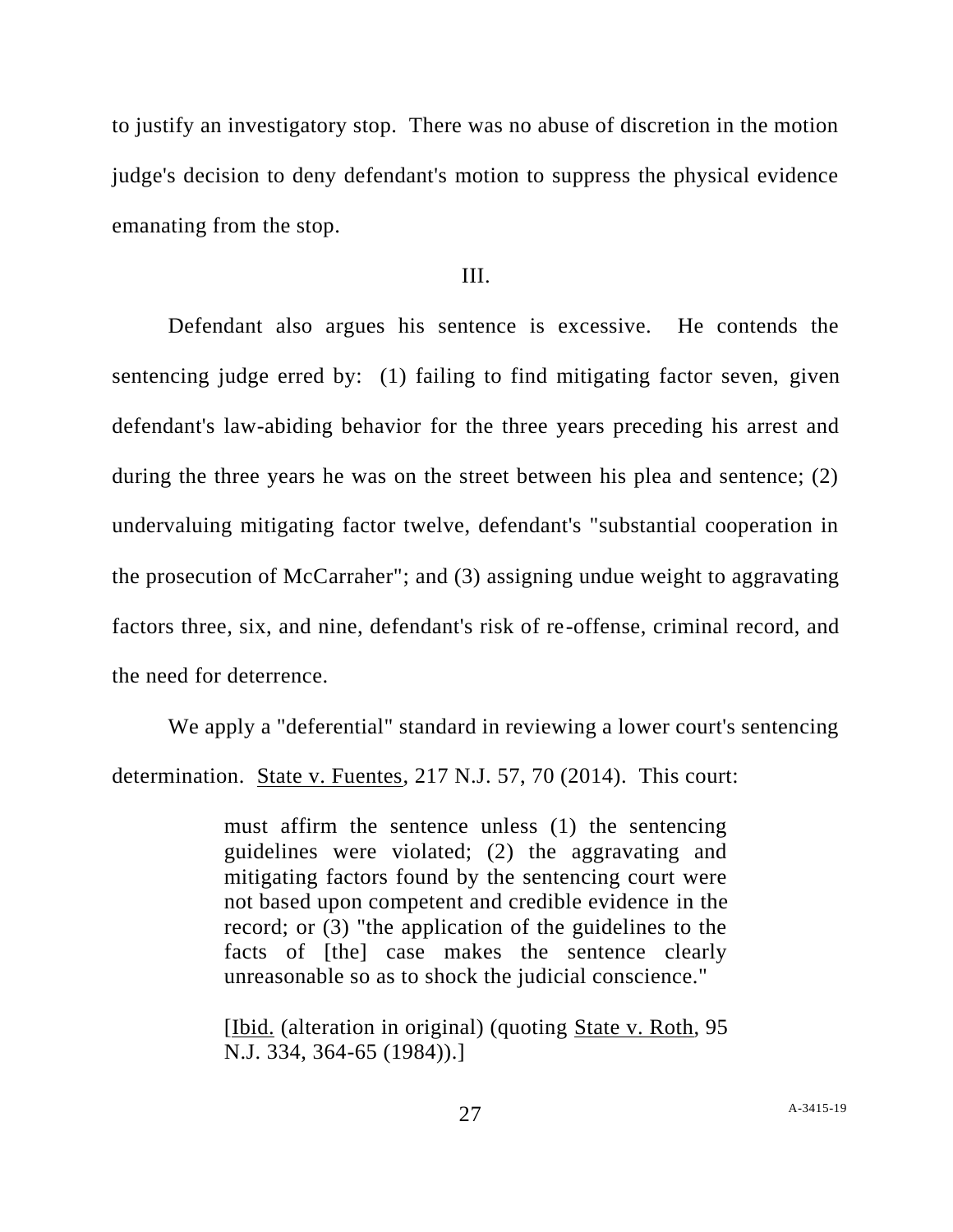Thus, we review a trial court's sentencing decision for an abuse of discretion. State v. Jones, 232 N.J. 308, 318 (2018). This highly deferential standard applies only when "the trial [court] follows the Code and the basic precepts that channel sentencing discretion." State v. Trinidad, 241 N.J. 425, 453 (2020) (quoting State v. Case, 220 N.J. 49, 65 (2014)).

Mitigating factors called to the trial court's attention may not be ignored and the court must explain "clearly" why each "factor presented by the parties was [either] found or rejected and how the factors were balanced to arrive at the sentence." Case, 220 N.J. at 66 (citing Fuentes, 217 N.J. at 73). However, the trial court's consideration of relevant factors is not limited to those merely called to its attention by the parties. See id. at 64 (quoting State v. Dalziel, 182 N.J. 494, 505 (2005)). The court must also consider all "mitigating factors that are suggested in the record." State v. Blackmon, 202 N.J. 283, 297 (2010) (emphasis added). "In short, mitigating factors 'supported by credible evidence' are required to 'be part of the deliberative process.'" Case, 220 N.J. at 64 (quoting Dalziel, 182 N.J. at 505).

A trial court need not enumerate a mitigating factor for it to be part of the deliberative process. See State v. Bieniek, 200 N.J. 601, 609 (2010) ("[O]ur case law does not require that trial courts explicitly reject every mitigating factor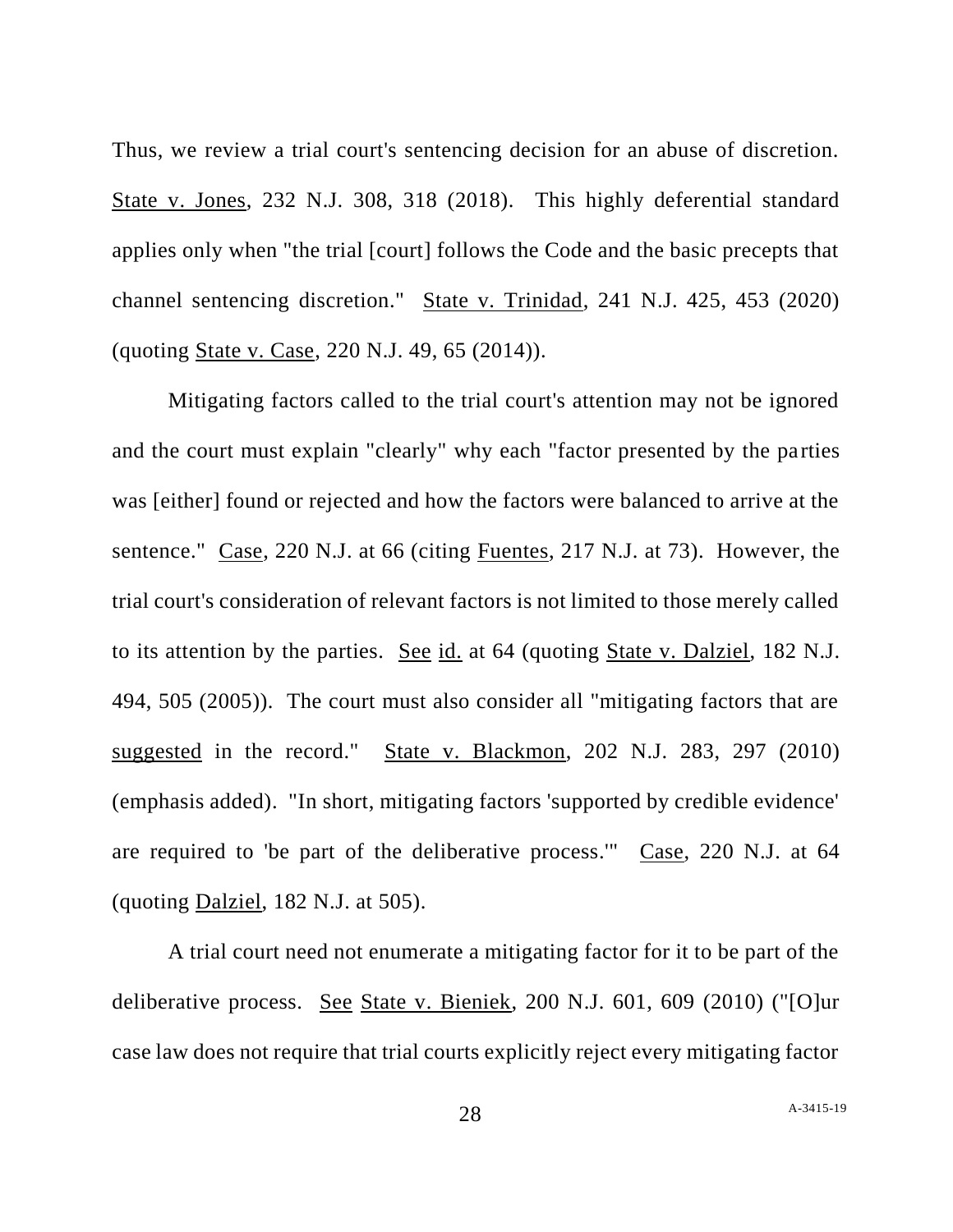. . . ."). Although the Court has encouraged trial courts to address each relevant factor directly, "even if only briefly," the Court has held "[i]t is sufficient that the trial court provides reasons for imposing its sentence that reveal the court's consideration of all applicable mitigating factors in reaching its sentencing decision." Ibid. We review the trial court's reasons for imposing its sentence and whether the trial court "was mindful of and did consider the [required] mitigating factor[]." Ibid.

Here, defendant argues the trial court entirely ignored his law-abiding behavior during "the three years prior to his arrest and the three years between the plea and sentencing," pursuant to mitigating factor seven. Mitigating factor seven provides a sentencing court may consider whether "[t]he defendant has no history of prior delinquency or criminal activity or has led a law-abiding life for a substantial period of time before the commission of the present offense." N.J.S.A. 2C:44-1(b)(7) (emphasis added). However, N.J.S.A. 2C:44-1(b)(7) does not require the sentencing court to consider a defendant's "law-abiding life" after the commission of the offense or offenses charged. Moreover, a sentencing court must consider "all relevant sentencing factors on the day defendant stands before the court," State v. Rivera, 249 N.J. 285, 303 (2021), and must consider "evidence of post-offense conduct, rehabilitative or otherwise, . . . in assessing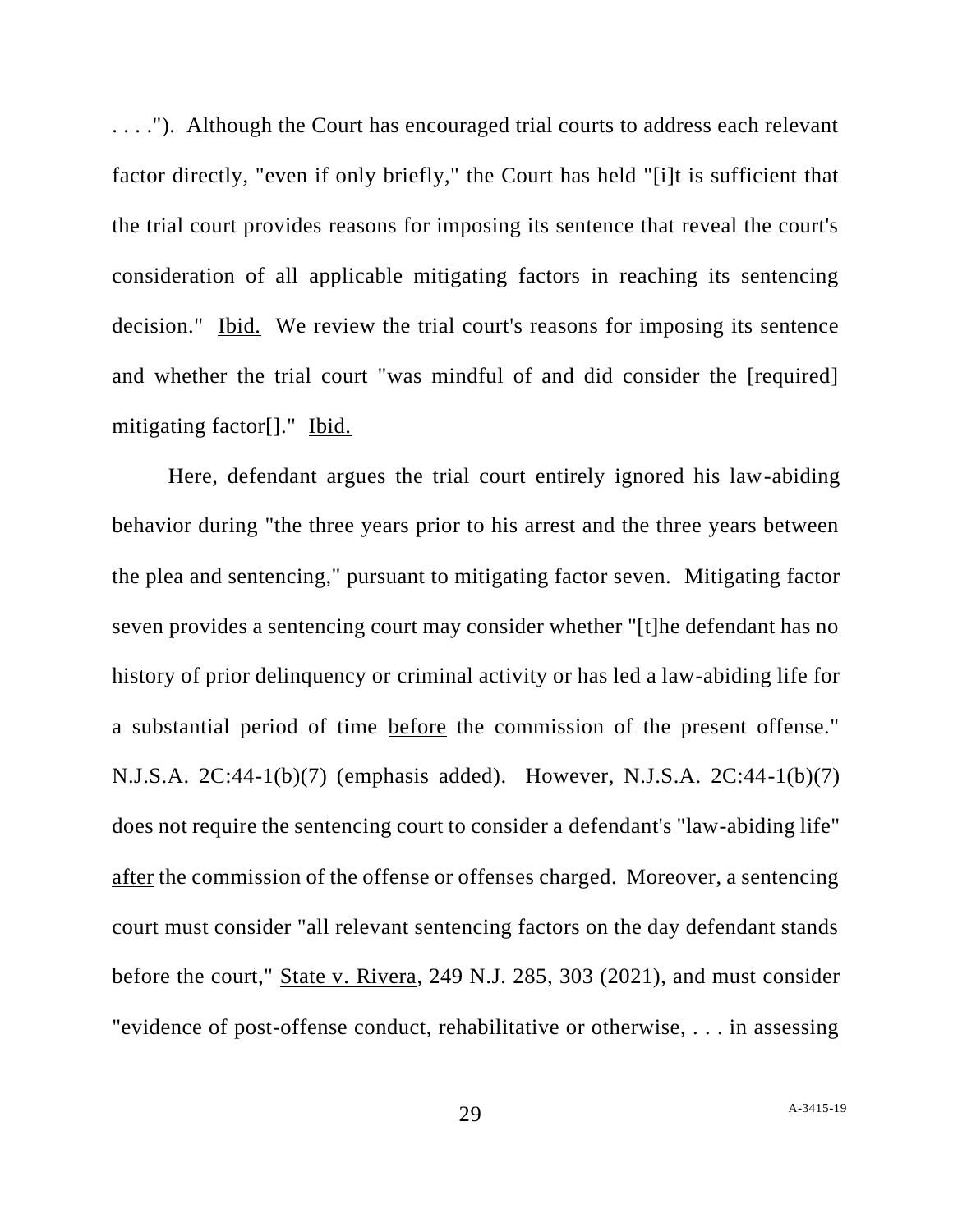the applicability of, and weight to be given to, aggravating and mitigating factors." State v. Jaffe, 220 N.J. 114, 124 (2014). Here, the sentencing court was not required to consider defendant's post-conviction conduct under mitigating factor seven, but it was required to consider such conduct under alternative mitigating factors, namely mitigating factors eight, nine, and ten. <sup>13</sup>

As noted by the sentencing court, defendant has

a criminal history that reveals nine arrests, three prior pleas, three findings of guilt, and zero disorderly persons offenses. . . . [D]efendant does have some municipal court convictions that are out of the State of Delaware. And his indictable record shows a thirddegree aggravated assault as well as CDS possession with intent, and now this unlawful possession of a weapon.

The incident offense represents this defendant's fourth and fifth indictable convictions. . . . [D]efendant has been afforded diversionary treatment in the past with limited success. He had a diversionary program in the State of Delaware, which was completed partially. We have a juvenile history of three adjudications, zero [Violation of Probation]s, [and] no domestic violence history.

<sup>&</sup>lt;sup>13</sup> Sentencing courts are also required to consider post-offense evidence with regard to mitigating factors six, eleven, and twelve if relevant. See N.J.S.A.  $2C:44-1(b)(6)$ , (11) to (12). Here, neither mitigating factors six, victim compensation, nor eleven, excessive hardship of imprisonment, are relevant based on defendant's post-conviction evidence. N.J.S.A. 2C:44-1(b)(6), (11). Mitigating factor twelve, defendant's willingness "to cooperate with law enforcement," was both considered and ultimately found. N.J.S.A. 2C:44-  $1(b)(12)$ .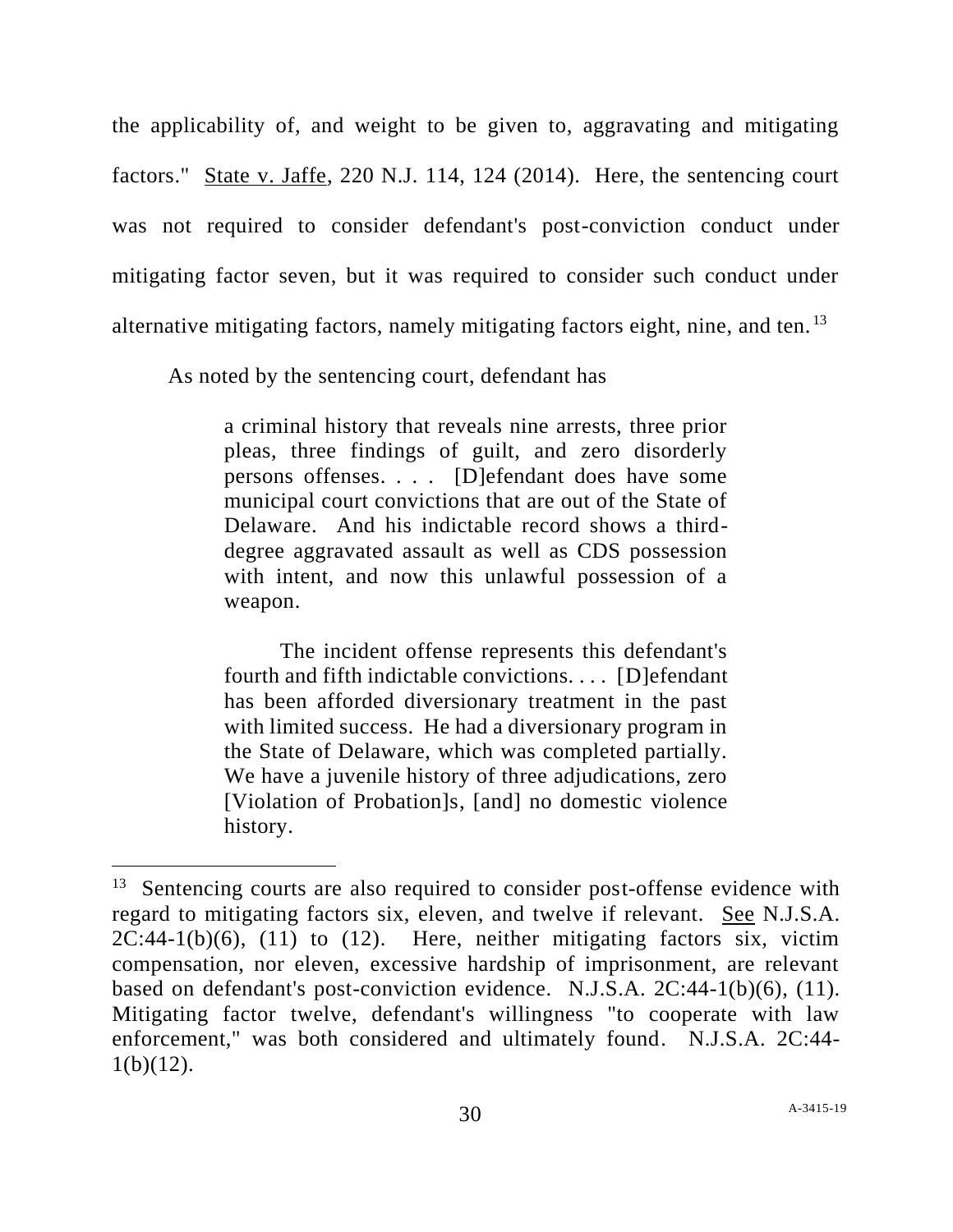The court observed defendant had not led a law-abiding life for a substantial period of time to warrant a finding of mitigating factor seven. Saliently, defendant admitted to using heroin "until his arrest in this matter." Therefore, the court did not abuse its discretion in not finding mitigating factor seven applied. Remand may be required when a sentencing court fails to find mitigating factors clearly supported by post-offense conduct. See Rivera, 249 N.J. at 300. "[A] defendant should be assessed as he [or she] stands before the court on the day of sentencing  $\dots$ ." Id. at 299 (quoting Jaffe, 220 N.J. at 116). As such, a sentencing court must fully consider evidence of post-offense conduct, cooperative, rehabilitative, or otherwise, "in assessing and weighing the statutory factors." Id. at 300 (citing Jaffe, 220 N.J. at 124). In Jaffe, where the sentencing court declined to consider any post-offense evidence of defendant's rehabilitative efforts, the Court reversed and remanded for resentencing. Ibid. (citing Jaffe, 220 N.J. at 116-18).

The Court noted in the year between the defendant's plea and sentencing, the defendant had made significant life changes, including: (1) getting sober; (2) attending support groups; (3) finding gainful employment; (4) getting engaged, and (5) "assuming the role of 'de facto' father to his girlfriend's child." Rivera, 249 N.J. at 299 (citing Jaffe, 220 N.J. at 116-17). Although the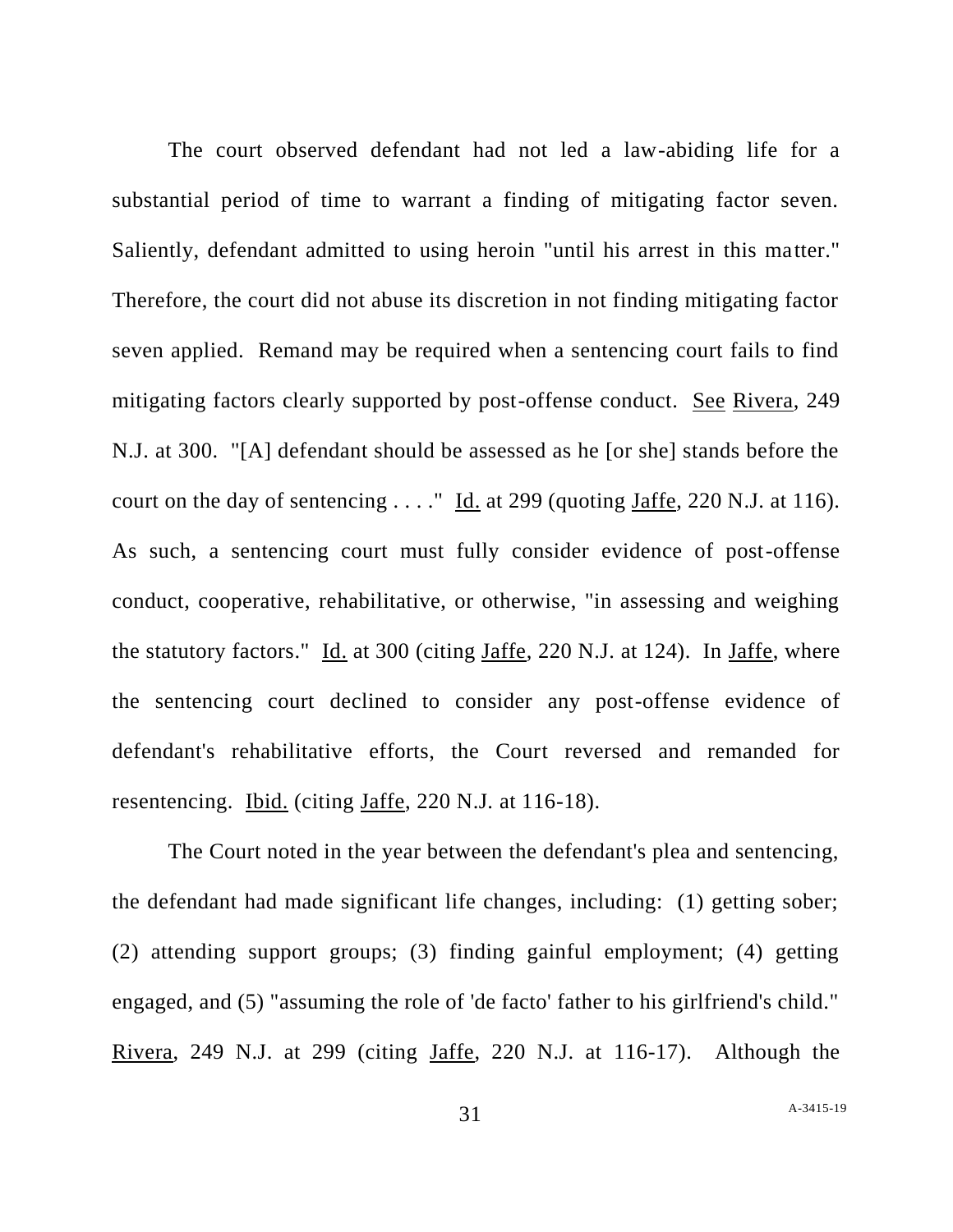sentencing court had indicated it "did not accept defendant's claims that he had changed his life," the Court could not infer that defendant's post-offense evidence had been fully considered based on the court's statement it could not accept such evidence. Jaffe, 220 N.J. at 124.

Here, the record shows the sentencing court considered defendant's postoffense evidence with regard to mitigating factors eight, whether the circumstances that resulted in defendant's conduct has or is likely to recur, nine, defendant's character and attitude, and ten, his response to probationary treatment. See N.J.S.A.  $2C:44-1(b)(8)$  to  $(10)$ .

We also reject defendant's contention that the sentencing court failed to find mitigating factors based on his "actively working on maintaining his sobriety" between the plea allocution and sentencing hearing. Here, the sentencing court accepted evidence of defendant's post-offense conduct and found:

> [Defendant] is [thirty] years old. He's a high school graduate[]. He's completed the [twelfth] grade. He's single, does not have any children, he's presently unemployed and has a history of substance abuse having to do with heroin, prescription drugs, cocaine, marijuana and alcohol. . . . [D]efendant has attempted treatment in the past with limited success.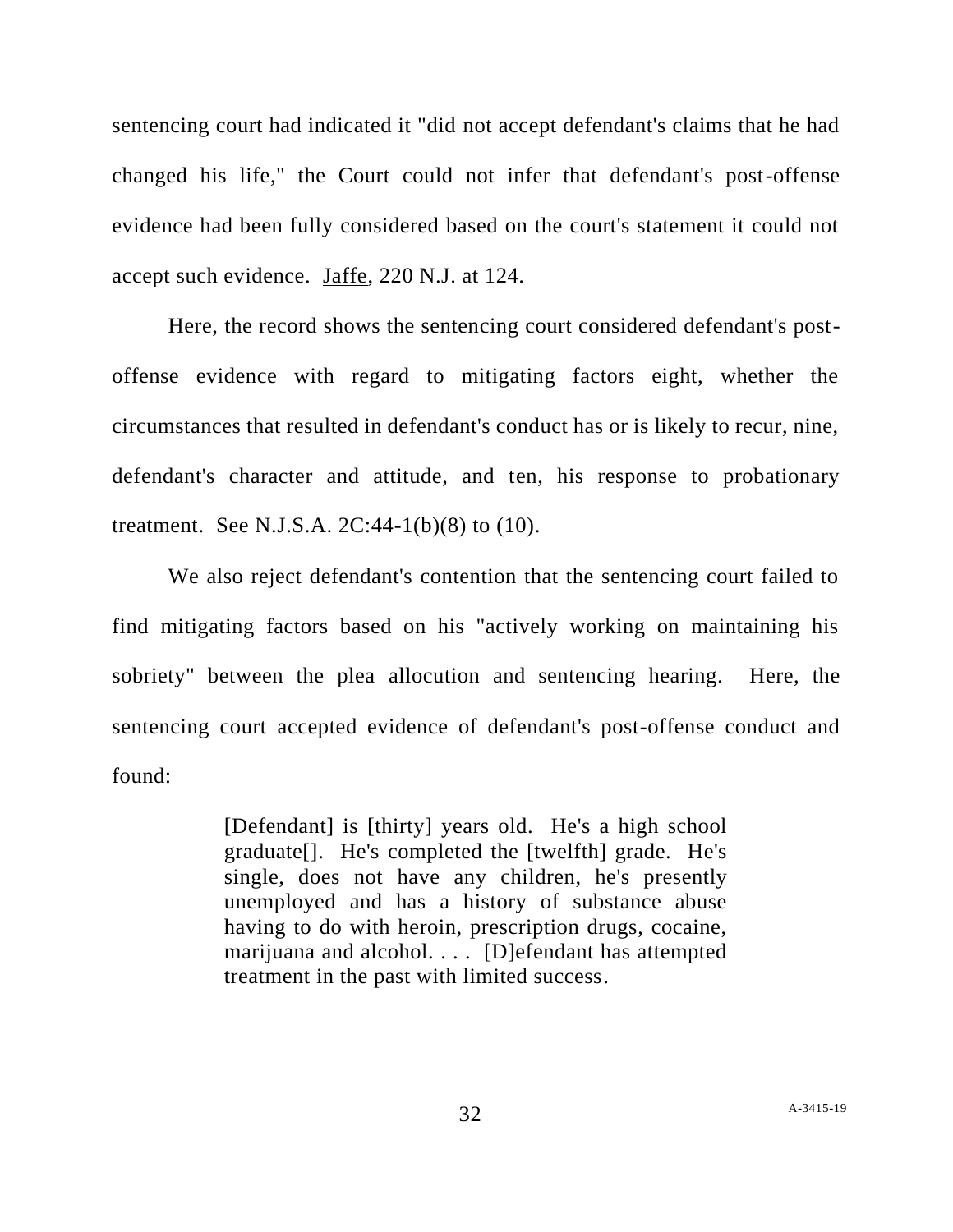We therefore conclude the evidence in the record does not support a finding of mitigating factors eight, nine, and ten because defendant's criminal history is intertwined with his substance abuse history. And, despite defendant's "active work" on maintaining his sobriety in the three years between the plea and the sentencing, he reported "daily recent use of heroin and marijuana[] [and] the occasional recent use of alcohol." Therefore, the post-offense evidence indicates the circumstances that resulted in defendant's criminal conduct is likely to recur, he has not made significant life changes, and he had limited success with probationary treatment.

Finally, defendant argues the sentencing court undervalued mitigating factor twelve and assigned undue weight to aggravating factors three, six, and nine. Specifically, defendant claims the court "merely enumerated the factors" and "failed to provide any insight into [his] qualitative analysis." We are unpersuaded.

A sentencing court must "balance those relevant aggravating and mitigating factors by qualitatively assessing each factor and assigning it appropriate weight given the facts of the case at hand." Rivera, 249 N.J. at 298. However, a court need not qualitatively assess each factor individually. Rather, a qualitative analysis merely requires a sentencing court to "provide 'a careful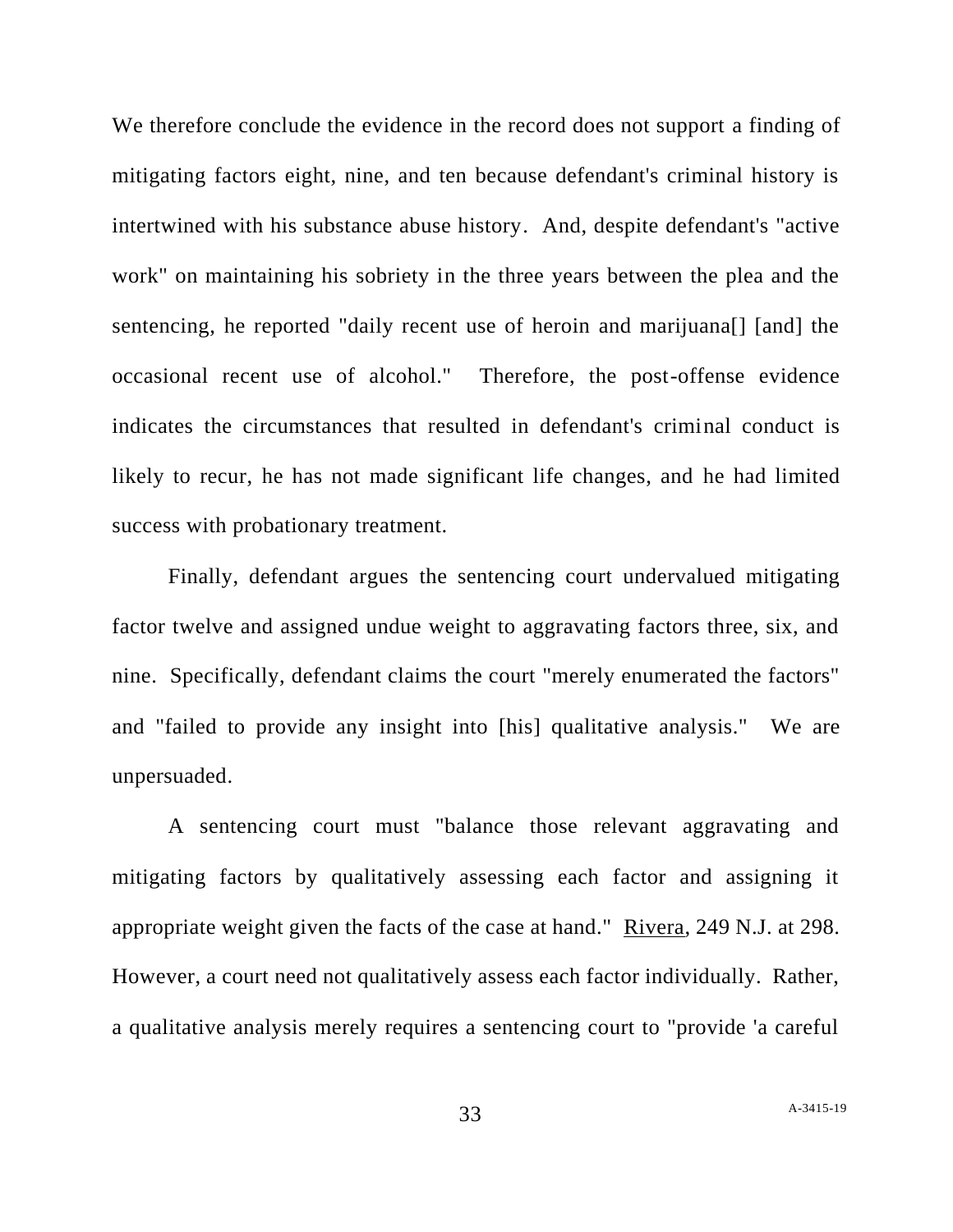and deliberate analysis,'" which is "grounded in 'a thorough understanding of the defendant and the offense.'" Ibid. (quoting Fuentes, 217 N.J. at 71). So long as the sentencing court provides an adequate analysis, the court may succinctly enumerate the relevant factors and assign each factor's respective weight separate from its analysis. "[T]he weight to be given to [each] factor is within the sentencing court's discretion." Id. at 290.

Mitigating factor twelve provides a sentencing court may consider postoffense the defendant's willingness "to cooperate with law enforcement authorities." N.J.S.A.  $2C:44-1(b)(12)$ . The weight of the factor is determined by the benefit defendant's cooperation affords the State. See State v. Read, 397 N.J. Super. 598, 613 (App. Div. 2008). A confession, absent identifying other perpetrators or assisting in solving other crimes, is "not entitled to any substantial weight." Ibid. In contrast, a defendant's testimony that "seals" a case against another defendant is entitled to substantial weight. See State v. Henry, 323 N.J. Super. 157, 166 (App. Div. 1999). In Henry, where the sentencing court effectively ignored defendant's cooperation with the police by testifying honestly before a jury in the case of another defendant, we held defendant's cooperation "should have been a strong mitigating factor." Ibid.

> The prosecutor praised [the] defendant's cooperation with the police. He described [the defendant] as

> > 34 A[-3415-19](#page-0-0)